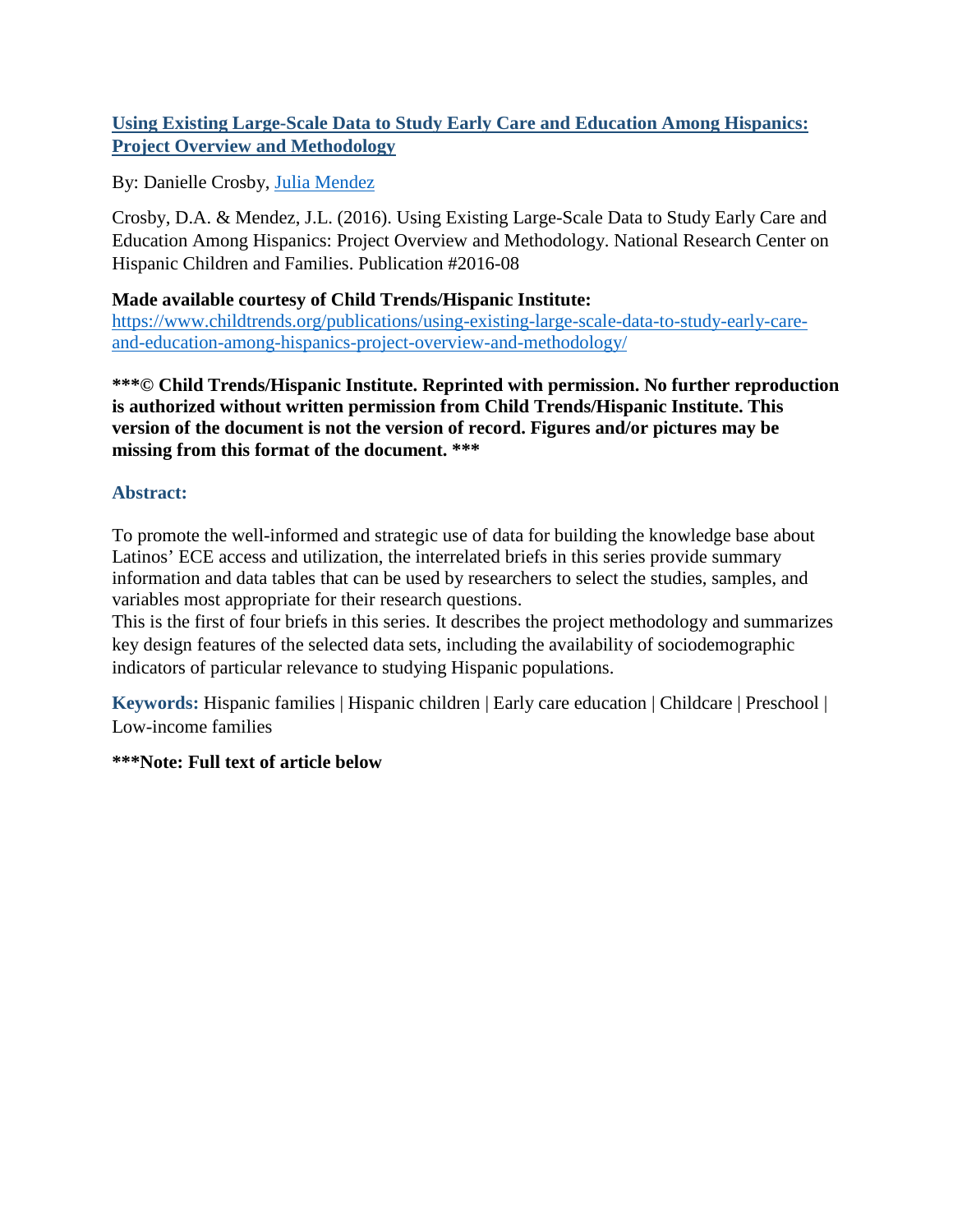

## **Using Existing Large-Scale Data to Study Early Care and Education Among Hispanics:**

# **Project Overview and Methodology**

Danielle Crosby and Julia Mendez

March 2016

#### Why research on low-income Hispanic children and families matters

Hispanic children currently make up roughly one in four of all children in the United States,<sup>a</sup> and by 2050 are projected to make up one in three, similar to the number of white children.<sup>b</sup> Given this, how Hispanic children fare will have a profound and increasing impact on the social and economic well-being of the country as a whole.

Notably, though, 5.7 million Hispanic children, or one third of all Hispanic children in the United States, are in poverty, more than in any other racial/ethnic group.<sup>c</sup> Nearly two thirds of Hispanic children live in low-income families, defined as having incomes of less than two times the federal poverty level.<sup>d</sup> Despite their high levels of economic need, Hispanics, particularly those in immigrant families, have lower rates of participation in many government support programs when compared with other racial/ethnic minority groups.<sup>e-g</sup> High-quality, research-based information on the characteristics, experiences, and diversity of Hispanic children and families is needed to inform programs and policies supporting the sizable population of low-income Hispanic families and children.

c DeNavas-Walt, C., & Proctor, B.D. (2015). *Income and Poverty in the United States: 2014*, *Table B-2, Current Population Reports, P60-252.* Washington, DC: U.S.Department of Commerce, U.S. Census Bureau. [http://www.census.gov/content/](http://www.census.gov/content/dam/Census/library/publications/2015/demo/p60-252.pdf#TableB-2) [dam/Census/library/publications/2015/demo/p60-252.pdf#TableB-2](http://www.census.gov/content/dam/Census/library/publications/2015/demo/p60-252.pdf#TableB-2) d Lopez, M. H., & Velasco, G. (2011). *Childhood Poverty Among Hispanics Sets Record, Leads Nation*. Washington, DC: Pew Research Hispanic Center. [http://www.](http://www.pewhispanic.org/2011/09/28/childhood-poverty-among-hispanics-sets-record-leads-nation/) [pewhispanic.org/2011/09/28/childhood-poverty-among-hispanics-sets-record](http://www.pewhispanic.org/2011/09/28/childhood-poverty-among-hispanics-sets-record-leads-nation/)[leads-nation/](http://www.pewhispanic.org/2011/09/28/childhood-poverty-among-hispanics-sets-record-leads-nation/)

e Williams, S. (2013). *Public assistance participation among U.S. children in poverty, 2010*. Bowling Green, Ohio: National Center for Family & Marriage Research. [http://www.bgsu.edu/content/dam/BGSU/college-of-arts-and-sciences/NCFMR/](http://www.bgsu.edu/content/dam/BGSU/college-of-arts-and-sciences/NCFMR/documents/FP/FP-13-02.pdf) [documents/FP/FP-13-02.pdf](http://www.bgsu.edu/content/dam/BGSU/college-of-arts-and-sciences/NCFMR/documents/FP/FP-13-02.pdf)

f Lichter, D., Sanders, S., & Johnson, K. (2015). *Behind at the starting line: Poverty among Hispanic infants*. Durham, NH: University of New Hampshire, Carsey School of Public Policy. [http://scholars.unh.edu/cgi/viewcontent.](http://scholars.unh.edu/cgi/viewcontent.cgi?article=1250&context=carsey) [cgi?article=1250&context=carsey](http://scholars.unh.edu/cgi/viewcontent.cgi?article=1250&context=carsey)

g Child Trends Databank. (2014). *Health care coverage*. Bethesda, MD: Child Trends. <http://www.childtrends.org/?indicators=health-care-coverage>

## **Series overview and purpose**

In communities across the United States, early care and education (ECE) settings serve as a key developmental context for children and critical work support for families. Given substantial evidence that high-quality ECE experiences can promote the healthy development of children and improve their short- and long-term outcomes, the federal government has invested in a range of ECE programs to help ensure that all children—regardless of income—can have access to these positive experiences.

Increased funding for child care subsidies (e.g., the Child Care and Development Fund), Head Start/Early Head Start, and public pre-kindergarten in recent decades has greatly expanded ECE enrollment among children from low-income families.<sup>1</sup> However, many eligible children still do not participate in these programs. Hispanic<sup>a</sup> children, in particular, are less likely than other groups to receive publicly supported ECE services.<sup>2-5</sup> Reasons for this vary, but include access barriers, family preferences and constraints, limited availability of affordable or quality programs, or some combination of these factors.<sup>6</sup> Immigrant Latino families in particular may face additional language barriers, or they may be hesitant about involvement with public assistance programs because of safety concerns, if they have undocumented household members.<sup>7</sup>

It is imperative that Latino children be a central part of early childhood policy and research discussions. More than one quarter of all children age 5 and younger in the United States are Hispanic, and more than two thirds of these children live in poverty or near poverty  $\left($  < 200 percent of the federal poverty level).<sup>8</sup> In order to better understand how Hispanic families perceive, access, and experience ECE, ongoing research is needed, with particular attention to the diversity that exists within the Latino population by nativity status, country of origin, language preferences, and other important characteristics.

Secondary analyses of existing large-scale data sets provide a cost-effective and valuable way to contribute to this knowledge base about Latino populations.<sup>9</sup>

a Federal Interagency Forum on Child and Family Statistics. (2014). *America's Children: Key National Indicators of Well-Being, 2014, Table POP3.* Washington, DC: Government Printing Office.<http://www.childstats.gov/americaschildren/tables.asp> b Federal Interagency Forum on Child and Family Statistics. (2012). *America's Children: Key National Indicators of Well-Being, 2012, Tables POP1 and POP3*. Washington, DC: Government Printing Office. [http://www.childstats.gov/](http://www.childstats.gov/americaschildren/tables.asp) [americaschildren/tables.asp](http://www.childstats.gov/americaschildren/tables.asp)

a In this brief series, we use the terms *Hispanic* and *Latino* interchangeably. Most of the large-scale surveys included in this review give respondents the option of identifying themselves (or their minor children) as being "of Spanish, Hispanic, or Latino origin."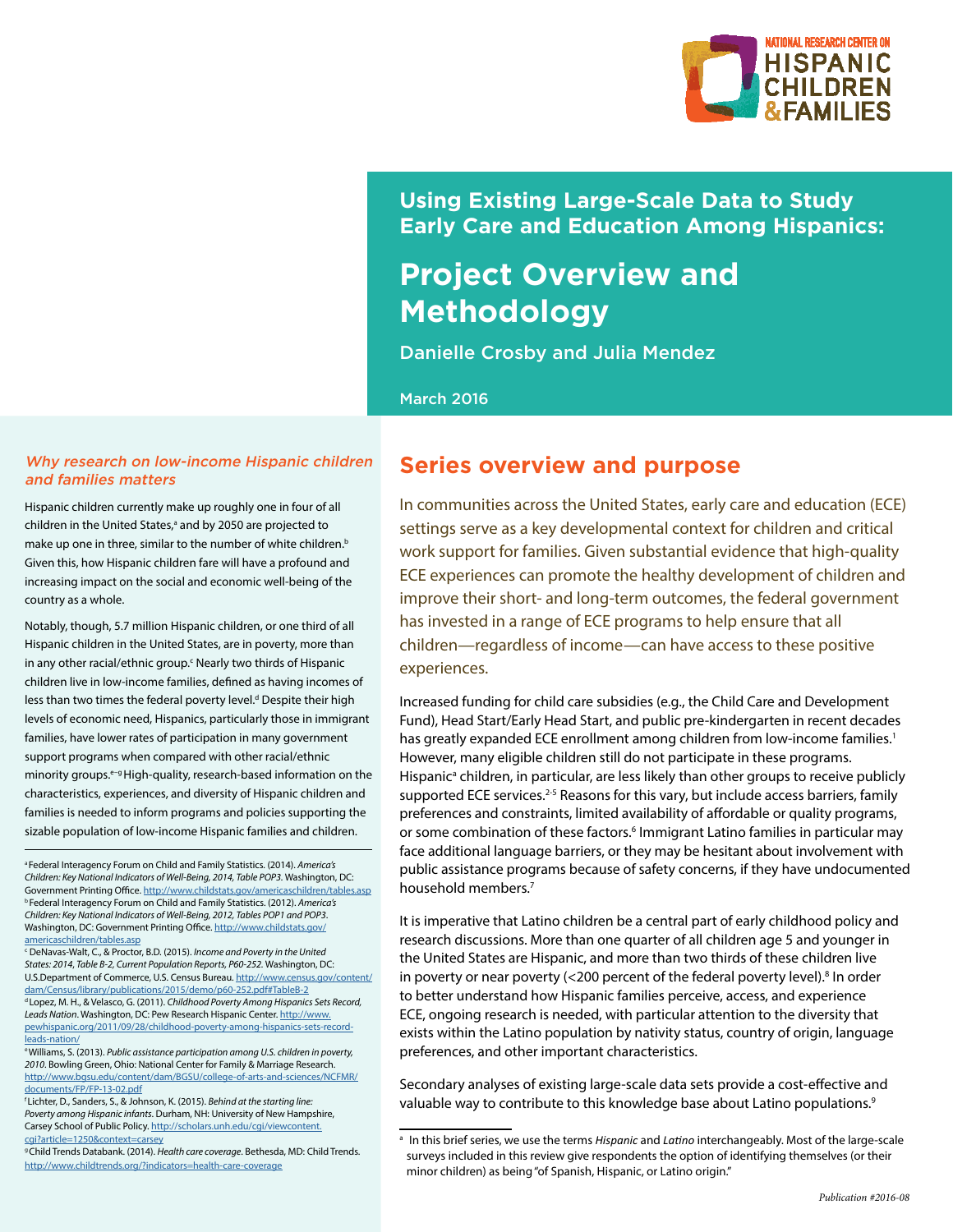Many available data sets are nationally representative, have sample sizes that permit subgroup analyses, and include detailed information about multiple aspects of families' lives, including how they care for and educate young children. However, the utility of these data sets to address questions of relevance to Hispanic children and families varies widely.

The purposes of this research brief series are to:

- 1. provide an inventory and critical assessment of data elements related to ECE search, access, decision-making and utilization that have been measured in large-scale, publicly available data sets with sizable Latino samples;
- 2. discuss the methodological strengths and challenges of available data, and consider how current knowledge may be limited by existing data elements describing Hispanic children and families; and
- 3. offer recommendations for potential new research questions that could be answered using some of these data sets, with a goal of building a more nuanced understanding of ECE access, decision-making, and utilization among low-income Hispanic families.

## **About this series**

To promote the well-informed and strategic use of data for building the knowledge base about Latinos' ECE access and utilization, the interrelated briefs in this series provide summary information and data tables that can be used by researchers to select the studies, samples, and variables most appropriate for their research questions.

This is the first of four briefs in this series. It describes the project methodology and summarizes key design features of the selected data sets, including the availability of sociodemographic indicators of particular relevance to studying Hispanic populations.

The three companion briefs focus on specific types of ECE data available for Latino samples within these data sets:

**• Brief 2** describes available data elements related to ECE search and decision-making.

Crosby, D., Mendez, J., & Helms, H. (2016). Using Existing Large-Scale Data to Study Early Care and Education among Hispanics: Search and Decision-Making. Research brief. Bethesda, MD: National Research Center on Hispanic Children & Families. [http://www.childtrends.org/?post\\_type=publications&p=18721](http://www.childtrends.org/?post_type=publications&p=18721)

**• Brief 3** describes elements related to ECE utilization.

Mendez, J., Crosby, D., & Helms, H. (2016). Using Existing Large-Scale Data to Study Early Care and Education among Hispanics: Families' Utilization of Early Care and Education. Research brief. Bethesda, MD: National Research Center on Hispanic Children & Families. [http://www.childtrends.org/?post\\_type=publications&p=18722](http://www.childtrends.org/?post_type=publications&p=18722)

**• Brief 4** describes elements that capture child and parent experiences within ECE settings.

Mendez, J., Crosby, D., Helms, H., Johnson, A., & Rodriguez, Y. (2016). Using Existing Large-Scale Data to Study Early Care and Education among Hispanics: How Hispanic Parents and Children Experience ECE Settings. Research brief. Bethesda, MD: National Research Center on Hispanic Children & Families. [http://www.childtrends.org/?post\\_type=publications&p=18723](http://www.childtrends.org/?post_type=publications&p=18723)

**Additional resources**: In addition to the four ECE data briefs that comprise this series, the Center has created two companion, online, interactive data tools that allow researchers to explore the data elements present or absent in the data sets reviewed. Specifically, we used the data elements in the [tables](#page-7-0) on **search and decision-making** as well as **utilization** to create these tools. The tools showcase specific items that are indicators of each data element, and provide direct hyperlinks to the actual survey instruments used in the studies included in the review. These additional online resources include:

- **•** Schwartz, G. & Bradshaw, J. (2016, February). Data Tool: ECE Search & Decision-Making among Hispanic Families. <http://www.childtrends.org/nrc/resources/>
- **•** Bradshaw, J. & Schwartz, G. (2016, February). Data Tool: ECE Utilization among Hispanic Families. <http://www.childtrends.org/nrc/resources/>

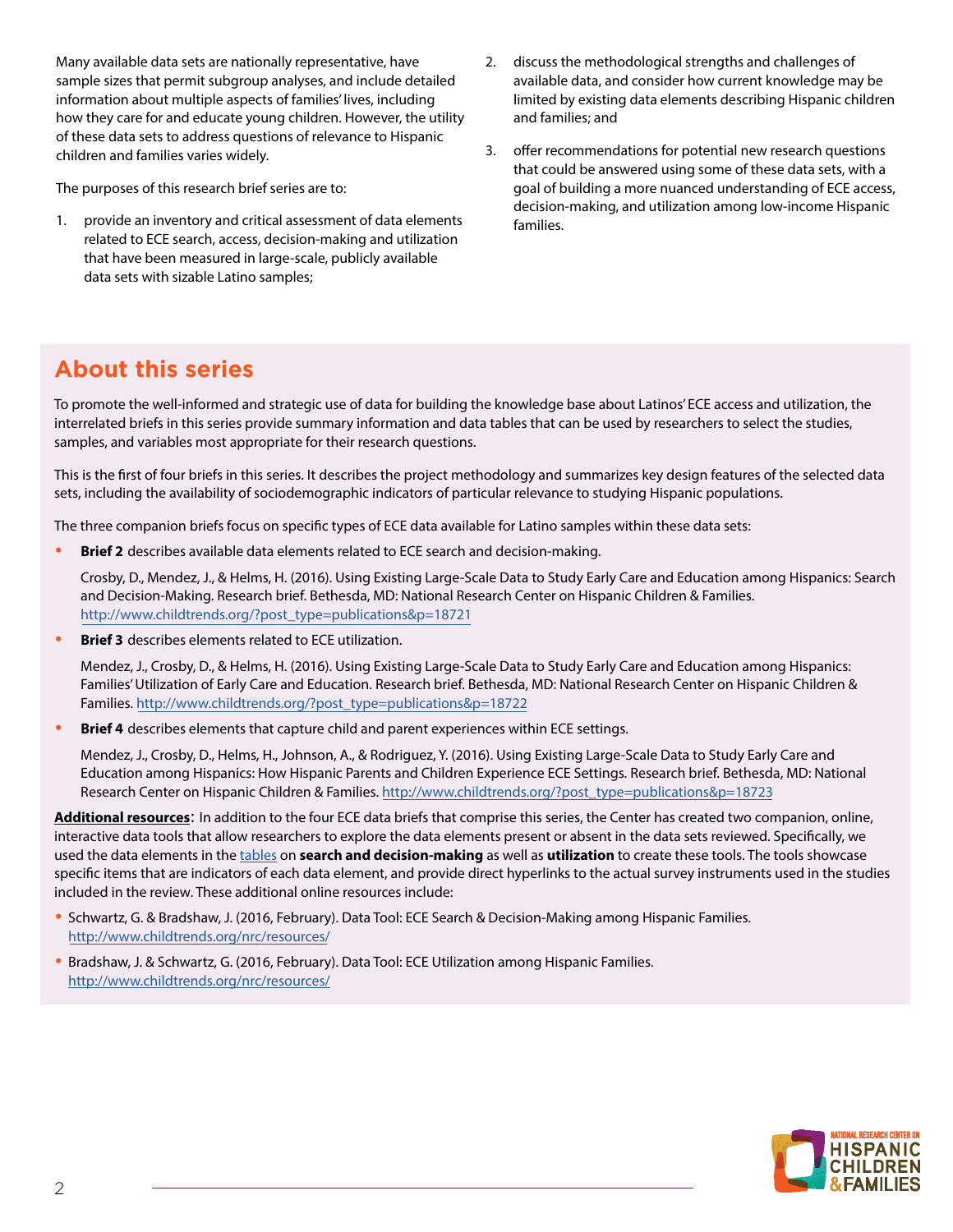## **Project methodology**

This project proceeded in three phases. First, we identified a set of large-scale, publicly available data sets with population-based samples and substantive information about ECE that have been conducted since 2000. Then, from an initial list of 15 data sources, the following 12 were selected based on having sizable samples of low-income Hispanic households with young children.<sup>b</sup> Each of these data sets contains information about approximately one to two thousand Hispanic children, birth to age 6.

- **•** *Early Childhood Longitudinal Study-Birth Cohort (ECLS-B)*
- **•** *Early Childhood Longitudinal Study-Kindergarten Cohort, 2011 (ECLS-K:2011)*
- **•** *Fragile Families and Child Well-Being Study (FFCWS)*
- **•** *Head Start Family and Child Experiences Survey (FACES), 2009*
- **•** *Head Start Impact Study (HSIS)*
- **•** *Los Angeles County Health Survey (LACHS), 2011*
- **•** *National Agricultural Worker Survey (NAWS), 2012*
- **•** *National Household Education Survey—Early Childhood Program Participation Survey, 2005 (NHES-ECPP:2005)*
- **•** *National Household Education Survey—Early Childhood Program Participation Survey, 2012 (NHES-ECPP:2012)*
- **•** *National Survey of American Families (NSAF), 2002*
- **•** *National Survey of Early Care and Education (NSECE)*
- **•** *Study of Income and Program Participation (SIPP), 2008*

While some of the data sets represent single, independent studies, others are part of long-term periodic data collection efforts. In the case of the latter, we focus our analysis and discussion on the most recent panel or survey with ECE data that has been publicly released, but note when prior surveys were administered. The one exception to this is the National Household Education Survey— Early Childhood Program Participation, for which we describe both the 2005 and 2012 surveys because of a significant re-design, as it changed from being telephone-administered to being a mailed paper survey. With the change in format, items were modified, the length of the survey was shortened, and information was collected for only one child per household (versus up to two children in earlier surveys). For longitudinal studies of child development, we highlight the information available at different ages within early childhood, given that ECE issues and experiences often differ for infants, toddlers, and 3-, 4-, and 5-year-olds.

In the third phase of the project, we conducted a thorough review of the parent (or guardian) survey instruments used in each of the 12 studies, documenting the type and extent of information collected, as summarized in the [data tables](#page-7-0) that accompany each brief. Some of the studies include components beyond a

parent survey (e.g., ECE provider and/or director surveys, child care observation data, and/or child assessments); although these were not included in the primary analysis for the brief series, we summarize their availability in [Table 1](#page-7-0) and provide some discussion of these components in Brief 4, on child and family experiences in ECE settings.

## **Scope and type of ECE data available in large-scale data sets**

The scope and type of ECE information available for Hispanic children across the data sets included in this review varies widely, given differences in their intended purpose and design. For example, two of the surveys were designed primarily to collect detailed information about household economic activity (SIPP, NAWS); two provide a point-in-time snapshot of family wellbeing (LACHS, NSAF); three represent prospective studies of developmental contexts and outcomes for a target child (ECLS-B, ECLS-K, FFCWS); and, four were developed for the express purpose of better understanding households' and families' ECE experiences (FACES, HSIS, NHES-ECPP, NSECE).

[Table 1](#page-7-0) at the end of this brief provides a summary of key study and sample characteristics for the featured data sets, including design, periodicity, how and for whom ECE-relevant information was collected, and sample size estimates for Latinos. Below we provide a brief overview of the key dimensions along which these studies vary.

**Study design and sampling frame.** With two exceptions, all of the data sources included in this review contain information from nationally representative samples. Some were designed to be representative of U.S. households in general (SIPP, NSAF), while others provide national estimates for households with children younger than age 13 (NSECE) or younger than age 6 (ECLS-B, NHES-ECPP). Still others include nationally representative samples of particular populations of interest, including children who applied to Head Start (HSIS), children attending Head Start (FACES), children attending kindergarten (ECLS-K), and parents working in crop agriculture (NAWS). Two additional studies were included because of their suitability for studying low-income Latino families: the Fragile Families and Child Well-Being Study (FFCWS) is representative of large U.S. cities, and the Los Angeles County Health Survey (LACHS) is representative of L.A. County.



<sup>b</sup> Three data sets originally included in the analysis – the Panel Study of Income Dynamics-Child Development Supplement, the National Longitudinal Study of Youth, and the Three-City Study – were determined to have relatively small sample sizes of Hispanic families with children younger than age 6 (<500) and were dropped from further analysis.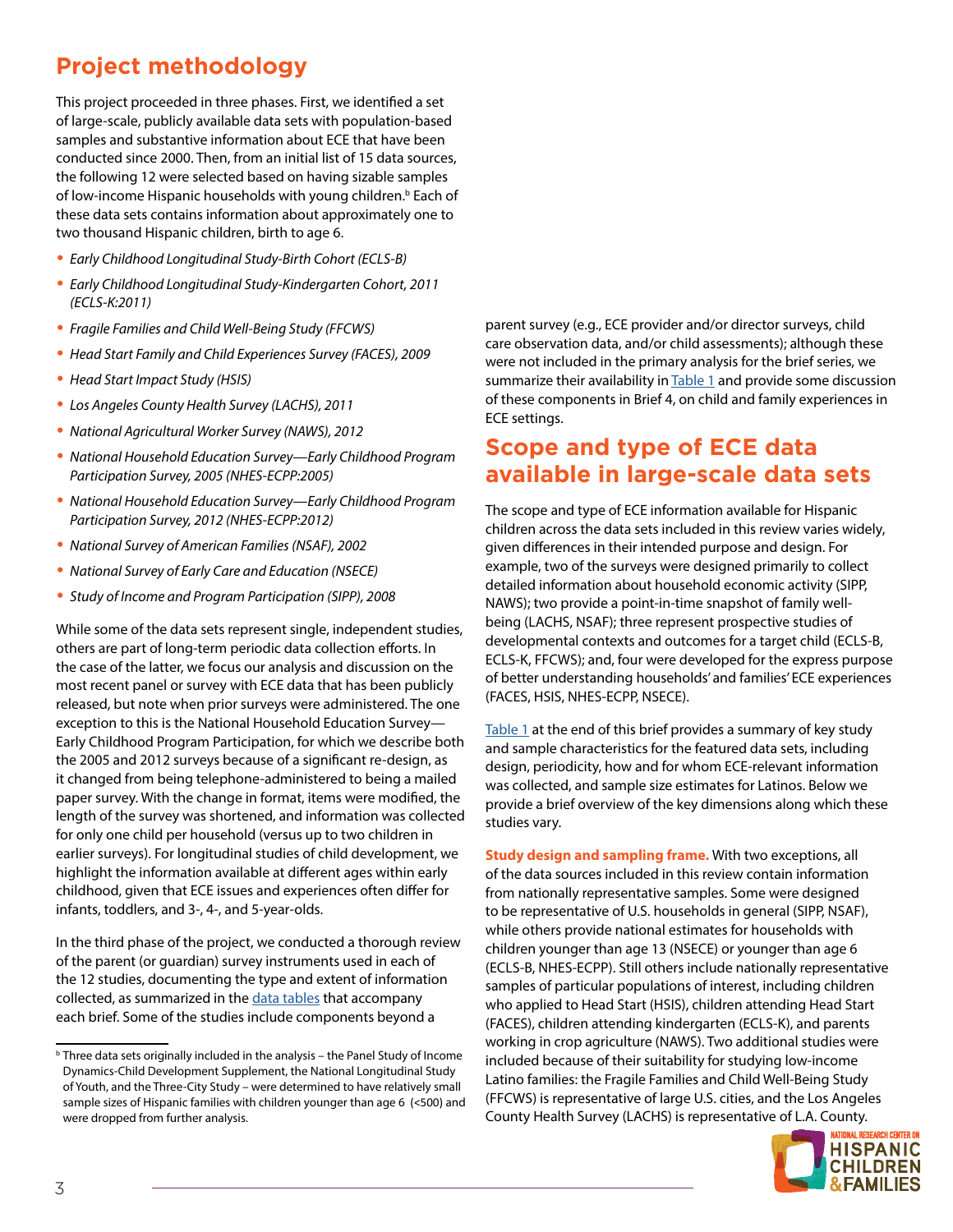As indicated in [Table 1,](#page-7-0) several of the studies over-sampled lowincome families or households. Researchers are advised to consult individual study documentation for details about the sampling frame and strategy.

**Reporter and target of ECE data.** In all but two of the surveys, information about ECE was collected from only one parent or guardian per family, typically identified as the person most knowledgeable about the focal child(ren). Across these data sets, mothers or maternal figures make up the large majority of respondents. Notably, the ECLS-B and Fragile Families studies intentionally surveyed resident and non-resident fathers, and therefore have some ECE data that were reported by both parents.

In terms of the children about whom ECE data are available, five of the studies (ECLS-B, ECLS-K, FFCWS, FACES, HSIS) collected data for a focal child who met specific criteria (e.g., birth cohort, kindergarten cohort, Head Start applicant); four of the studies (LACHS, NHES-ECPP:2005, NHES-ECPP:2012, NSAF) asked parents about the care arrangements of a randomly selected child in the household younger than age 6; two of the studies (NSECE, SIPP) collected data for all children in the household younger than age 14; and one study (NAWS) asked about ECE experiences at the household level for families with at least one child younger than age 6. Studies with ECE data about multiple children in a household may be informative for understanding the broader family context in which ECE decisions are made, while those focused on a target child tend to offer more in-depth information about that child's ECE experiences, and in the case of the longitudinal studies, both short- and long-term developmental outcomes. Hispanic children comprise between 20 to 50 percent of these samples (see [Table 1\)](#page-7-0), meaning that each data set offers ECE data for at least one to two thousand Hispanic children (ages zero to 5) and their families.

**Focus of ECE data collection.** As summarized in [Table 1,](#page-7-0) this set of studies varies widely in terms of the amount and types of ECE data that were collected from Latino parents. For the purposes of organizing the brief series, we have categorized available data elements into three broad topic areas representing different aspects of families' involvement with ECE. Each companion brief in this series focuses on one of these topic areas, and details the types of data available about Hispanics in each study.

Approximately half of the studies include data elements (beyond a minimal level of one or two items) related to how and why Latino families seek out and select certain ECE arrangements and not others. As detailed in **Brief 2**, these include survey items about parents' ECE preferences and priorities, perceptions of community ECE options, sources of information, search behaviors, decisionmaking processes, and barriers that families may encounter.

The most common type of information available for Hispanics across these large-scale surveys pertains to ECE utilization, which serves as the focus of **Brief 3**. Utilization elements include the number and types of arrangements families are using at the time of data collection, ECE hours and schedule, duration, cost, and basic provider characteristics.

In **Brief 4**, we summarize what data are available in these studies about the types of experiences Hispanic children and parents are having with their current ECE arrangements. Seven of the studies collected this type of data (beyond a minimal level), which includes parent perceptions and satisfaction with current arrangements, child care and employment compatibility and disruptions, and indicators of ECE quality.

Along with variation in the amount and type of ECE data elements available in each study, there is likely variability in measurement quality and appropriateness for addressing particular research questions. Because it is beyond the scope of this brief series to provide detailed commentary on data quality, researchers are urged to give this careful consideration once they have used this review to identify potentially relevant data set(s).

**Study components beyond the parent survey.** As noted above, the focus of this brief series is primarily on parent survey data in terms of what can be learned about Latino families' ECE preferences, needs, and experiences from the perspective of Latino parents. However, several of the studies included components beyond the parent survey that offer ECE-relevant data that may complement and/or extend insights from the parent data. These additional components include direct child assessments, ECE provider and director surveys, observation-based assessments of ECE quality, and elementary school data. As noted in [Table 1](#page-7-0), in some of the studies, additional components were administered for a subsample of participants only. Researchers interested in using these data sources to study Hispanics should refer to the individual user guides for information about who was included in particular sub-studies. The final column of [Table 1](#page-7-0) provides information about the possibility of linking each data set to other data sources using geographic indicators or other shared identifiers.

## **Exploring diversity among Hispanic families with young children**

To expand the knowledge base and improve programs serving Hispanics, greater recognition and understanding of heterogeneity within this population is needed. In 2014, the ACF-sponsored Hispanic Research Work Group provided guidance in this area by identifying 10 priority data elements that can and should be used in surveys (along with more standard demographic indicators such as race/ethnicity, income, and education level) to reveal some of the diversity within U.S. Latino populations.<sup>10</sup> [Table 2](#page-11-0) indicates the presence of these **10 priority data elements** in the 12 data sets we reviewed for this brief series. The constructs underlying these elements and their potential relevance for research in the ECE area are discussed below. The information provided in [Table 2](#page-11-0) complements a recent publication of the National Research Center on Hispanic Children and Families—Improving Data Infrastructure [to Recognize Hispanic Diversity in the United States](http://www.childtrends.org/?publications=improving-data-infrastructure-to-recognize-hispanic-diversity-in-the-united-states)—which summarizes the inclusion of these elements in 34 national data sets focused broadly on child and family well-being.<sup>11</sup>

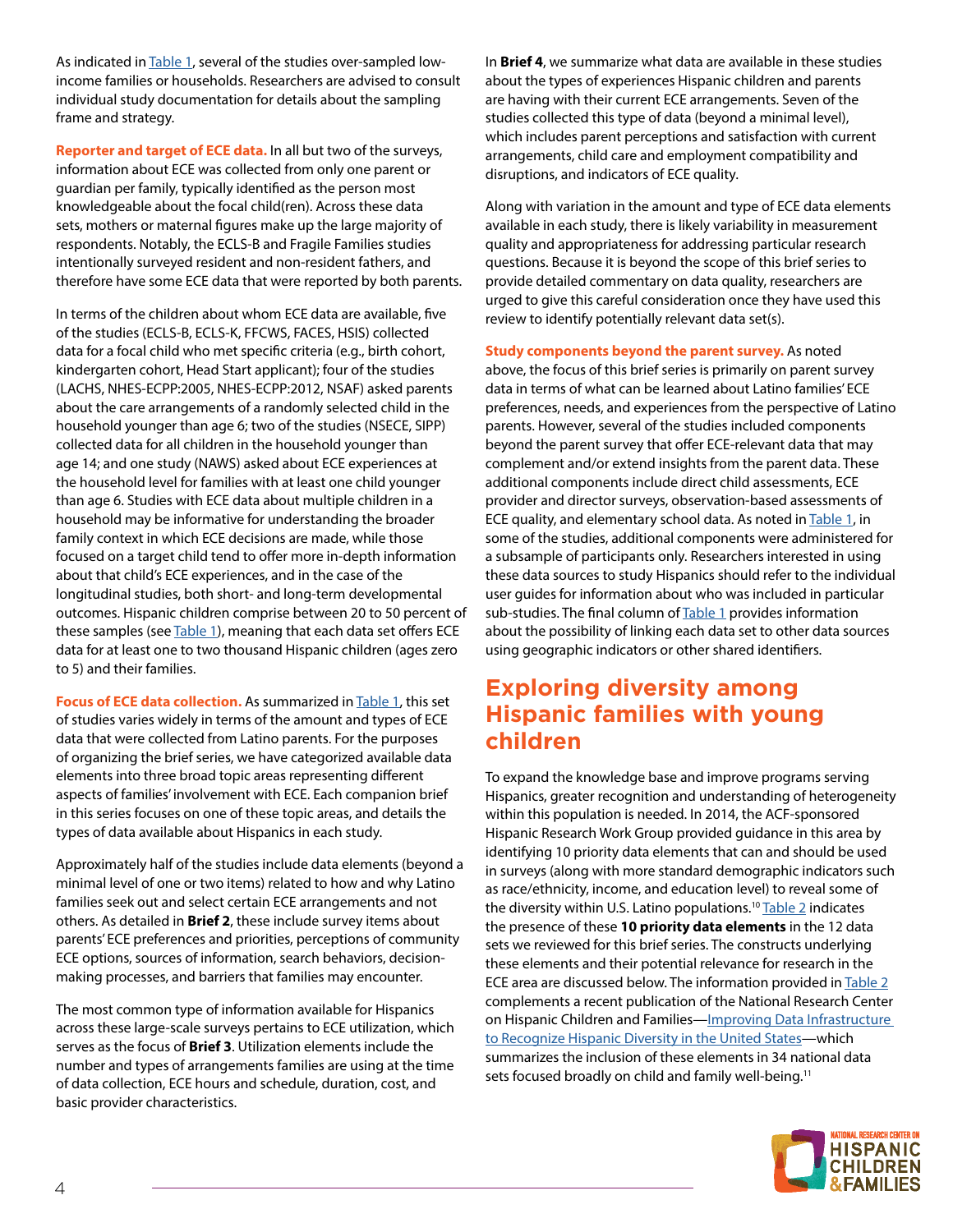**Hispanic heritage subgroup and country of birth**. The broad categorizations of *Hispanic* or *Latino* represent a wide range of cultural groups with unique identities, migration histories, and sociodemographic profiles. These characteristics help shape families' preferences, opportunities, and constraints related to ECE. Families who are recent immigrants (first- or second-generation) may have different levels of acculturation, integration in the community, and access to resources, including employment, income support, and ECE services. Beyond the traditional survey item that identifies respondents as being of Hispanic, Latino, or Spanish descent, information about specific ethnic heritage and country of origin can help researchers identify meaningful subgroups within the larger Hispanic category.

A majority of the reviewed studies (8 out of 12) include information about specific Hispanic ancestry, at least at the level of distinguishing between Mexican, Puerto Rican, Cuban, and "other" Hispanic origin groups. Latinos with roots in Central and South America tend to be more difficult to identify in existing data sets because they have been traditionally grouped as "other," but represent a rapidly growing segment of the population. Notably, some immigrants from these countries may have been granted refugee status by the United States. Specific information about country of birth, when available, can be used to further identify heritage subgroups, but only for recent immigrant populations.

both parents (which is necessary for accurately identifying second-All of the reviewed data sets include the nativity status of children and parents, though some variation exists in the comprehensiveness of this information. Nine of the 12 studies asked about specific country of birth for the focal child(ren) $\epsilon$  and generation immigrant children); one study (LACHS) gathered this information for the focal child and respondent parent; and two studies (NHES-ECPP:2012 and SIPP) contain partial information gathered through questions about whether children and parents were born in the United States and its territories (without specifying country of origin).

In addition, four of the studies offer nativity status information about individuals beyond the focal child(ren) and parents. The NAWS, NSAF, and SIPP asked about country of birth for all

<sup>c</sup> Two of the studies, the ECLS-B and FFCWS, sampled from hospital births and include only U.S.-born children.

household members, providing a more comprehensive picture of Latino households. One study (FFCWS) includes information about the birthplace of grandparents, which is useful for identifying whether children are first-, second-, or third-generation (and beyond) immigrants.

**Time in the United States, citizenship status, and legal** 

**residency status.** For first- and second-generation immigrant households, information about members' length of residency in the United States (and age at arrival), citizenship, and legal status can be used to identify key subgroups with different patterns of ECE access and use

As shown in the fourth and fifth columns of [Table 2,](#page-11-0) all of the reviewed studies contain information about time in the United States for foreign-born children and parents, and seven also inquired directly about citizenship. However, only two of the data sets (NSAF, SIPP) gathered this information for all individuals in the household. A substantial number of young children in low-income Hispanic families live in mixed-status households (containing citizen and non-citizen members), which has implications for children's access to programs: adults in the household may be unaware of programs that children as citizens are eligible for, or may be reluctant to become involved with government assistance programs.12 One caveat related to the citizenship variables is that some of the longitudinal studies assess changes in citizenship status over time, while others do not. For example, in the ECLS-B, citizenship information for fathers was collected in the 9-month survey, and for mothers in the 24-month survey. Parents were not asked again about their citizenship status at later waves, unless they were new respondents. In contrast, the SIPP and FFCWS collected this information at multiple time points.

Given the sensitive nature of questions about legal status, the ACF Hispanic Research Work Group recommends that this data element be included in studies only after careful consideration of its intended purpose and potential implications for sample confidentiality. Only one of the reviewed data sets (NAWS) includes information about legal residency status, and asked this of the respondent only.

#### **Home language, English proficiency, parent literacy, and education completed outside the United States**. Family

language use and literacy data elements help capture another important layer of diversity within Latino populations. The languages spoken with children at home, as well as parents' levels of proficiency and literacy in English and their heritage language, have multiple implications for children's development and school experiences. These variables may also explain limitations in families' awareness of ECE-related information and services, and their ability to access and engage with programs. In addition, language variables are sometimes used as proxies or indicators of acculturation and may be related to parental preferences for culturally and linguistically responsive ECE settings.

All of the data sets contain information about home language use, with the most typical item asked being "What is the primary language spoken in your home?" or "What is your primary

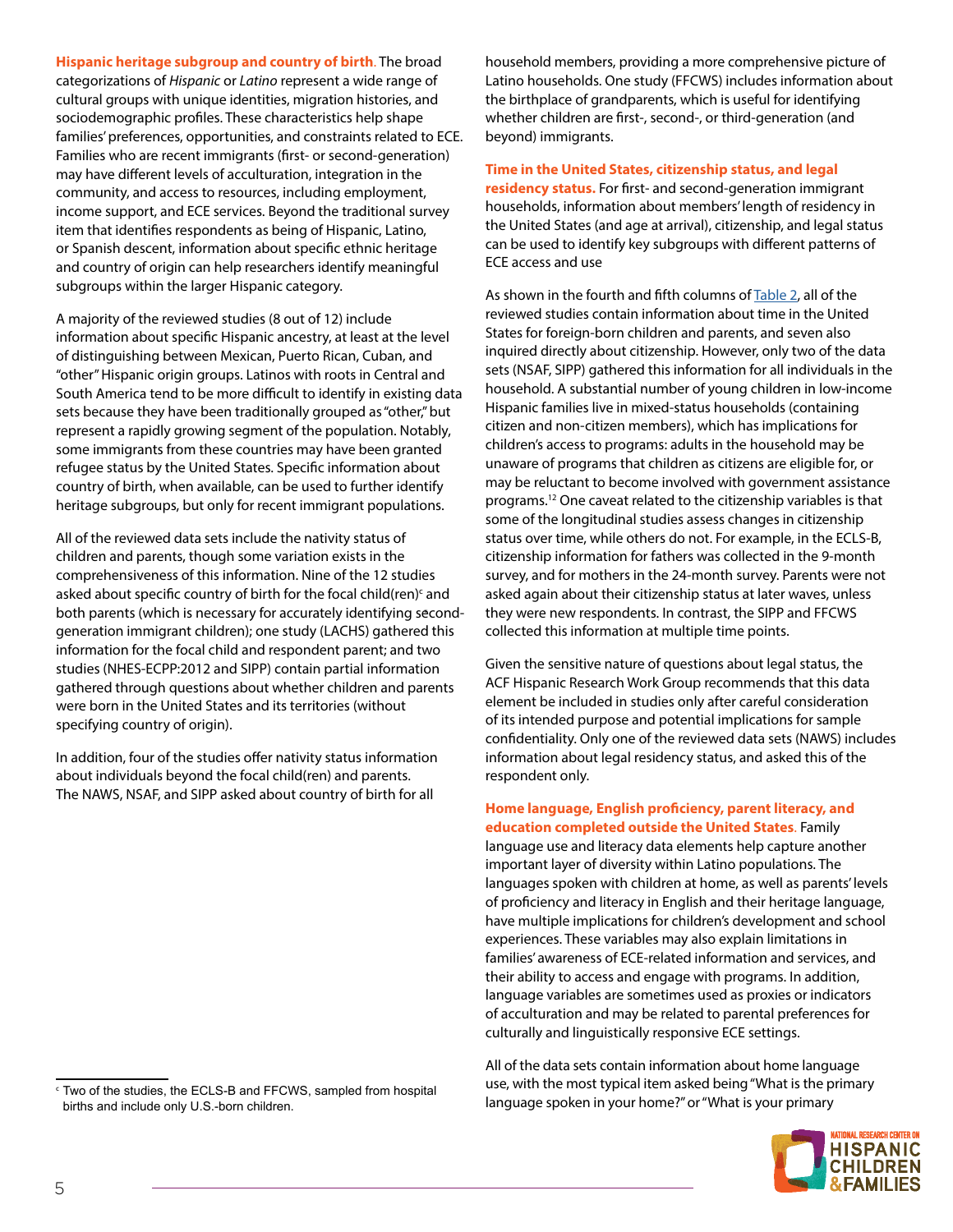language?". However, the depth and breadth of this data element varies substantially across studies, ranging from a single indicator of survey administration in English or Spanish (FFCWS) to extensive information about multiple aspects of language use by children, parents, and other household members (ECLS-K:2011, FACES). In addition, the SIPP contains a variable called "linguistic isolation," which identifies households where no person over the age of 14 speaks English very well. The NAWS (2010) asked respondents about the languages they were exposed to as a child, how well they (at that time) spoke and read those same languages, and which language they considered to be their dominant language.

Beyond assessing the languages families speak as part of daily life, 7 of the 12 studies include information about parents' level of English proficiency. The most common items for this data element (used in ECLS-K, FACES, NAWS, and SIPP) asked respondents to rate their English speaking and comprehension skills. In the HSIS, interviewers rated respondents' English language skills on a sevenpoint scale at the end of the survey.

Two of the recommended data elements (see [Table 2](#page-11-0)) for understanding Hispanic populations—parent literacy in any language and parent education completed outside the United States—have significantly less coverage in this set of surveys. Three of the studies (ECLS-K:2011, FACES, NAWS) asked parents about their reading and writing skills in home languages other than English, and one study (NAWS) asked about the country in which each household member completed their highest level of education. These variables could be useful for exploring how parents' educational experiences outside the United States influence child outcomes, especially literacy and reading outcomes in dual languages, and also have implications for families' access to information and opportunities. For example, parents with limited literacy in Spanish may not yield much benefit from translated written materials.

**Additional child, parent, and household characteristics with relevance for ECE participation**. Beyond the 10 recommended elements for studying Latino families (see [Table 2](#page-11-0)), we highlight a handful of other child, parent, and household characteristics that may have particular relevance for ECE studies (summarized in the last five columns of [Table 2](#page-11-0)). In addition to the basic information about parents' employment and household income that was collected in all of the surveys (though in varying degrees of detail), these include:

**•** *Child disability or special needs.* Relatively little is known about the ECE experiences of young Latino children with disabilities, making this an important direction for future research. Most of the studies included in this review (with the exception of the NAWS) asked parents questions related to child disability, functional limitations, and/or chronic health needs. Careful consideration should be given to how these questions are asked. Identification of disabilities is a complex issue for some low-income Hispanic groups, given language and access barriers to services, cultural differences and the fact that identification often first occurs once children enter formal education settings.

- **•** *Household composition.* Many families likely make ECE decisions in the context of broader family and household needs; for example, they may be considering care for multiple children of different ages, or the schedules of multiple adults. Lowincome Latino children, especially those with a foreign-born parent, tend to live in larger households than their white or black peers.13 All of the data sets include information about individuals living in the household, beyond the focal child(ren) and responding parent. In most, a detailed household roster was completed with the age, gender, and relationship of each member; however, in two of the studies (LACHS and NHES-ECPP:2012) this information is limited to the number of adults and children in different age ranges.
- **•** *Parent physical or mental health.* Parents' physical and mental health has potential implications for their employment and economic outcomes, as well as their ability to access and maintain ECE services for their young children. Additionally, parents' physical and mental health problems may have a substantial impact on child development, potentially negating the developmental benefits of high-quality ECE, or alternatively, heightening its value as a protective factor. Six of the reviewed studies asked the responding parent about their physical and mental health, and one study (ECLS-B) collected this information in detail for both parents.
- **•** *Parental work schedules.* In addition to the number of hours that parents are employed, the timing, regularity, and predictability of those hours each have significant implications for families' ECE needs and options. More than 20 percent of low-income working Latino mothers and fathers work nonstandard hours (evening, nighttime, weekend, or rotating) on a regular basis.14 Seven of the data sets contain information about parental work schedules, and in five of these, data are available for up to two parents. In the NSECE, work schedule information was collected using a detailed weekly calendar, which was also used to record children's care arrangements while parents were working.
- **•** *Receipt of public assistance.* Low-income Hispanic households' receipt of various public assistance programs may be interesting to examine in relation to their ECE participation and likelihood of using child care subsidies. All but two of the data sets include information about household receipt of major public benefits (e.g., cash assistance, food stamps, Medicaid), typically for the year prior to the survey.

## **Conclusion**

A considerable body of research supports the importance of early care and education experiences, as both a key developmental context for children and critical work support for families. As a large and growing segment of the U.S. population (especially for young children), Latinos have been understudied in this literature. By highlighting the information that large-scale, publicly-available data sets can (and cannot) provide about the ECE experiences of Hispanic families, we hope this brief series provides researchers with a roadmap for how best to leverage existing data to address gaps in the field and examine policy- and practice- relevant questions.

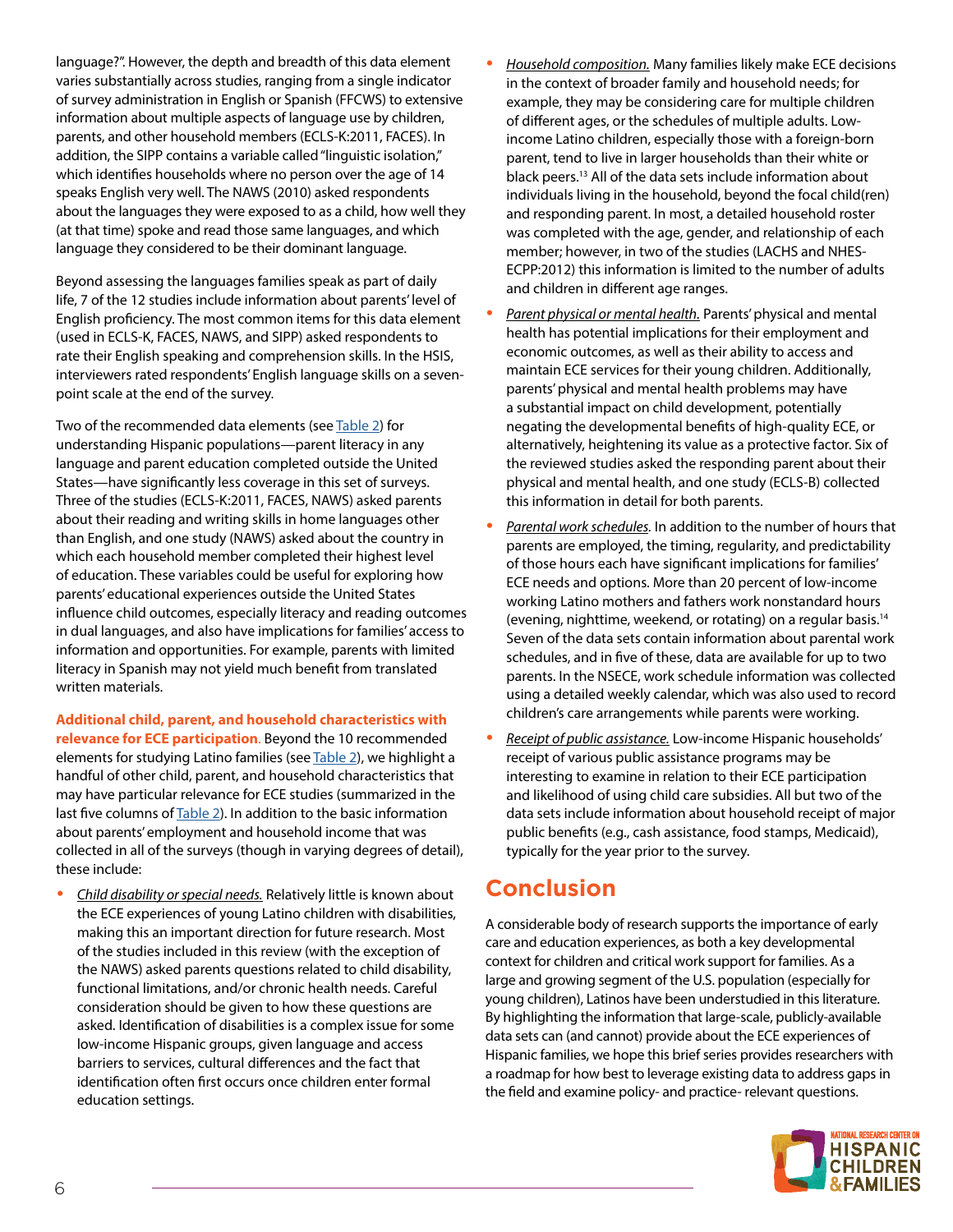## <span id="page-7-0"></span>Table 1: Design characteristics of large-scale data sets relevant to studying ECE for Hispanics

| Data set                                                                                                                        | Featured survey(s)<br>and timeframe                                                                                   | Design and sampling frame                                                                                                                                                                                                                                                                                                                      |
|---------------------------------------------------------------------------------------------------------------------------------|-----------------------------------------------------------------------------------------------------------------------|------------------------------------------------------------------------------------------------------------------------------------------------------------------------------------------------------------------------------------------------------------------------------------------------------------------------------------------------|
| <b>Early Childhood</b><br><b>Longitudinal Study -</b><br><b>Birth Cohort (ECLS-B)</b>                                           | 9-month parent survey (2001)<br>24-month parent survey<br>(2003)<br>48-month parent survey<br>$(2005-06)$             | • Nationally representative sample of children born in 2001, followed from birth<br>until kindergarten entry<br>• Oversampled Chinese, Asian/Pacific Islander, and American Indian/<br>Alaskan Native families; twins; and children born with low or very low birth<br>weight                                                                  |
| <b>Early Childhood</b><br><b>Longitudinal Study -</b><br><b>Kindergarten Class of</b><br>2010-11 (ECLS-K: 2011)                 | Year 1 Fall K parent survey<br>(2010)<br>Year 1 Spring K parent survey<br>(2011)                                      | • Nationally representative sample of children attending public and private<br>kindergarten in 2010, with annual data collections through 5th grade                                                                                                                                                                                            |
| <b>Fragile Families and</b><br><b>Child Wellbeing Study</b><br>(FFCSW)                                                          | Year 1 parent survey (1999-<br>2001)<br>Year 3 parent survey (2001-<br>2003)<br>Year 3 Child Care Supplement<br>(CCS) | • Representative sample of non-marital births in large cities (pop. 200k+), followed<br>from birth through adolescence<br>• Child Care Supplement in Year 3 and Year 5 in 18 of 20 cities                                                                                                                                                      |
| <b>Head Start Family and</b><br><b>Child Experiences</b><br><b>Survey (FACES)</b>                                               | 2009 cohort<br>Year 1 fall parent survey (2009)<br>Year 1 spring parent survey<br>$(2010)^c$                          | • Periodic cohort study of nationally representative sample of children attending<br>Head Start (previous cohorts in 1997, 2000, 2003, 2006)<br>• Excludes Migrant and Seasonal Head Start (MSHS), American Indian and Alaska<br>Native (AI/AN) programs, programs in Puerto Rico and other U.S. territories                                   |
| <b>Head Start Impact</b><br><b>Study (HSIS)</b>                                                                                 | Year 1 fall parent survey (2002)<br>Year 1 spring parent survey<br>$(2003)^c$                                         | • Random-assignment study of nationally representative sample of 3- and 4-yr-<br>olds who applied to Head Start in 2002, followed until spring of 1st grade                                                                                                                                                                                    |
| <b>LA County Health</b><br><b>Survey (LACHS)</b>                                                                                | 2011 survey, child component                                                                                          | • Periodic population based phone survey of residents in LA County (prior surveys:<br>1997, 1999, 2002, 2005, 2007)<br>· 2011 survey included cell phone sample                                                                                                                                                                                |
| <b>National Agricultural</b><br><b>Worker Survey (NAWS)</b>                                                                     | Migrant Seasonal Head Start<br>Supplement, 2011-12 surveys <sup>d</sup>                                               | • Annual survey with national probability sample of crop agriculture workers.<br>• Migrant Seasonal Head Start supplement administered to workers with children<br><age (prior="" 2007,="" 2008,="" 2009,="" 2010)<="" 6="" mshs="" surveys:="" th=""></age>                                                                                   |
| <b>National Household</b><br><b>Education Survey -</b><br><b>Early Childhood</b><br><b>Program Participation</b><br>(NHES-ECPP) | 2005 ECPP survey<br>2012 ECPP survey                                                                                  | • Household survey of nationally representative sample of children birth to age 6,<br>not yet enrolled in kindergarten (prior surveys: 1991, 1995, 1999, 2001)<br>• Oversampled from census tracts with high percentage of Black and Hispanic<br>households                                                                                    |
| <b>National Survey of</b><br><b>American Families</b><br>(NSAF)                                                                 | 2002 household survey                                                                                                 | • Household survey of nationally representative sample of civilian,<br>noninstitutionalized population < age 65<br>. Oversampled low-income households and households with children;<br>oversampled 13 states to yield state-level estimates                                                                                                   |
| <b>National Survey of Early</b><br><b>Care and Education</b><br>(NSECE)                                                         | Household survey (2012)                                                                                               | • Household survey for nationally representative sample of households with<br>children < age 13; intergrated with 3 other nationally representative surveys of<br>home-based providers, center-based providers, and center workforce<br>• Sample drawn from all 50 states and District of Columbia; oversampled from<br>low-income communities |
| <b>Study of Income and</b><br>Program<br><b>Participation (SIPP)</b>                                                            | 2008 panel<br>Child care topical module in<br>Wave 5 (2010) and Wave 8<br>(2011)                                      | • Panel study of nationally representative sample of households; core interviews<br>at 4-month intervals for 4 years and topical interviews at some waves<br>• Oversampled low-income population                                                                                                                                               |

Notes. ECLS-B = Early Childhood Longitudinal Birth Cohort; ECLS-K = Early Childhood Longitudinal Study, Kindergarten Cohort; FFCWS = Fragile Families and Child Well-Being Study; FACES = Head Start Family and Child Experiences Survey; HSIS= Head Start Impact Study; LACHS = LA County Health Survey; NAWS= National Agricultural Workers Survey; NHES-ECPP = National Household Education Survey, Early Childhood Program Participation Module; NSAF = National Survey of American Families; NSECE = National Survey of Early Care and Education; SIPP = Survey of Income and Program Participation

a. The ECLS-B sample includes about 800 twin pairs, for whom there is data about each child.

b. The ECLS-K provider interview is completed by the child's primary before- or after- school caregiver during the kindergarten year.

c. We focus our analysis on the Year 1 surveys; however, a second year of ECE data is available for children who were 3 years old at baseline.

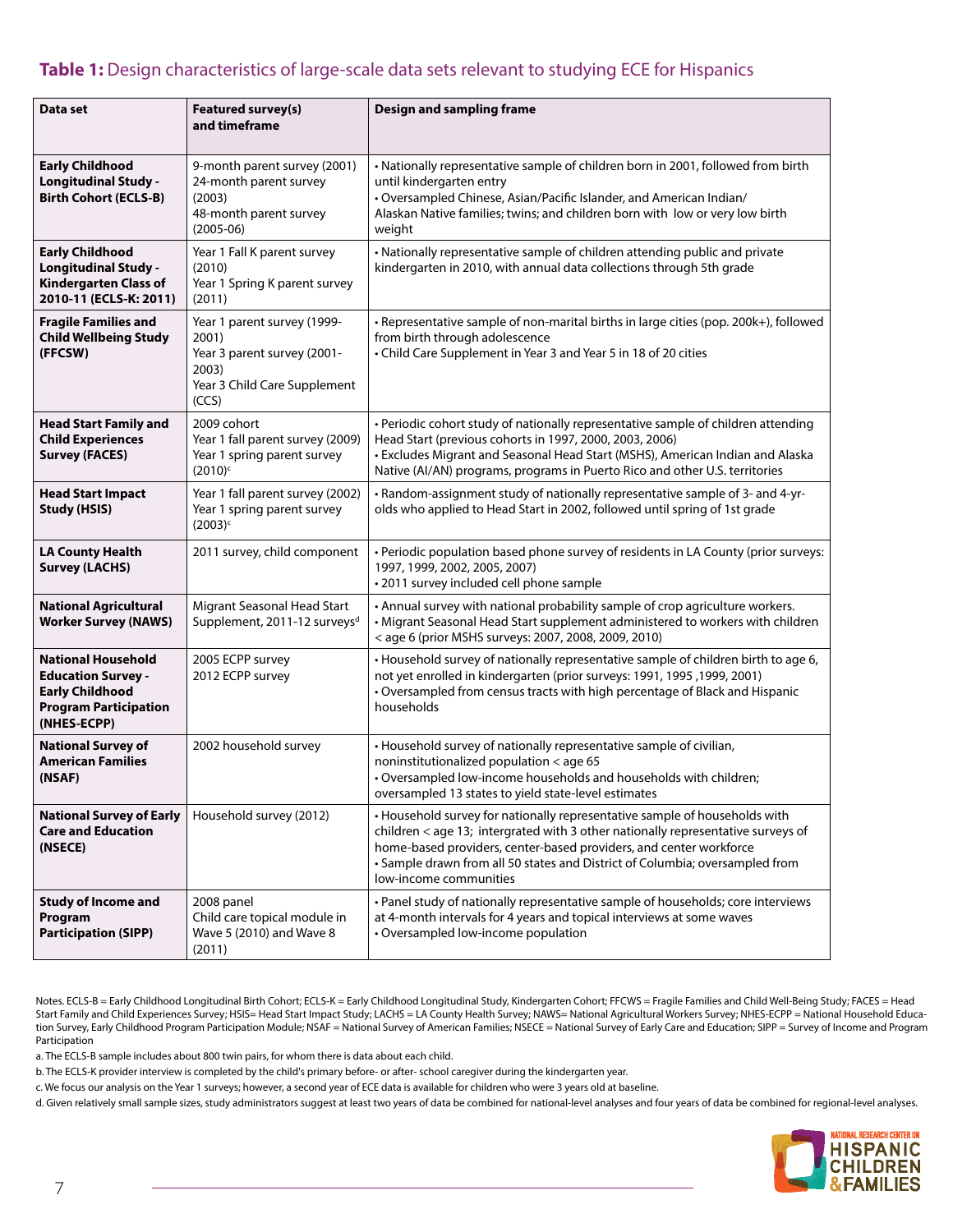### **Table 1 Cont.** Design characteristics of large-scale data sets relevant to studying ECE for Hispanics

| Data set                                                                                                                     | Longitudinal | Cross-<br>sectional | <b>Reporting</b><br>parent/<br>guardian | <b>ECE data available</b><br>for whom?                                                                                                                                | <b>Overall ECE</b><br>sample size                                                                               | <b>Hispanic ECE</b><br>sample size                                        |  |
|------------------------------------------------------------------------------------------------------------------------------|--------------|---------------------|-----------------------------------------|-----------------------------------------------------------------------------------------------------------------------------------------------------------------------|-----------------------------------------------------------------------------------------------------------------|---------------------------------------------------------------------------|--|
| <b>Early Childhood Longitudinal</b><br><b>Study - Birth Cohort (ECLS-B)</b>                                                  | $\checkmark$ |                     | 2 parents                               | Study focal child <sup>a</sup>                                                                                                                                        | 9 mos: 10,700<br>children<br>24 mos: 9,800<br>children<br>48 mos: 8,400<br>children                             | 9 mos: 2,050 children<br>24 mos: 1,450 children<br>48 mos: 1,250 children |  |
| <b>Early Childhood Longitudinal</b><br><b>Study - Kindergarten Class of</b><br>2010-11 (ECLS-K: 2011)                        | $\checkmark$ |                     | 1 parent                                | Study focal child                                                                                                                                                     | ~18,000<br>children attending<br>900 kindergarten<br>programs                                                   | ~24% of weighted sample                                                   |  |
| <b>Fragile Families and Child</b><br><b>Well-being Study (FFCSW)</b>                                                         | $\checkmark$ |                     | 2 parents                               | Study focal child<br>5,000 infants at<br>baseline                                                                                                                     |                                                                                                                 | ~30% of baseline sample                                                   |  |
| <b>Head Start Family and Child</b><br><b>Experiences Survey (FACES)</b>                                                      | $\checkmark$ |                     | 1 parent                                | Head-Start-eligible<br>focal child                                                                                                                                    | 3,349 children<br>$(aqes 3-4yrs)$                                                                               | 1,205 children                                                            |  |
| <b>Head Start Impact Study</b><br>(HSIS)                                                                                     | $\checkmark$ |                     | 1 parent                                | Head-Start-eligible<br>focal child                                                                                                                                    | 4,667 children<br>$(aqes 3-4yrs)$                                                                               | 37.4% of 3-yr-olds<br>51.6% of 4-yr-olds                                  |  |
| <b>LA County Health Survey</b><br>(LACHS)                                                                                    |              | $\checkmark$        | 1 parent                                | Randomly selected<br>child $<$ age 6                                                                                                                                  | $\sim$ 3,100 children <<br>age 6<br>(51% age 0-3, 49%<br>age 4-5)                                               | ~32% of sample                                                            |  |
| <b>National Agricultural Worker</b><br><b>Survey (NAWS)</b>                                                                  |              | $\checkmark$        | 1 parent                                | Household level info<br>for families with a<br>$child <$ age 6 who has<br>lived in the U.S.                                                                           | 2011-12d: 3,025<br>agricultural work-<br>ers with a child $\lt$<br>age 6                                        | 86% of worker sample is<br>Hispanic                                       |  |
| <b>National Household</b><br><b>Education Survey - Early</b><br><b>Childhood Program</b><br><b>Participation (NHES-ECPP)</b> |              | $\checkmark$        | 1 parent                                | 2005: Up to two<br>randomly selected<br>children in target age<br>ranges (0-2 yrs; 3-5<br>yrs)<br>2012: One randomly<br>selected child in target<br>age range $(< 6)$ | 2005: 7,209 chil-<br>dren $<$ age 6<br>(3,855 0-2 yrs;<br>3,354 3-5 yrs)<br>2012: 7,892 chil-<br>dren $<$ age 6 | 2005: ~21% of weighted<br>sample<br>2012: ~25% of weighted<br>sample      |  |
| <b>National Survey of American</b><br><b>Families (NSAF)</b>                                                                 |              | V                   | 1 parent                                | Randomly selected<br>child $<$ age 6                                                                                                                                  | 12,268 children <<br>age 6                                                                                      | $2,574$ children < age 6                                                  |  |
| <b>National Survey of Early Care</b><br>and Education (NSECE)                                                                |              | V                   | 1 parent                                | Each child in house-<br>hold, 0-13 yrs                                                                                                                                | 11,629 children <<br>age 13 (4,340 chil-<br>dren ages 0-5)                                                      | ~35% of weighted sample                                                   |  |
| <b>Study of Income and</b><br><b>Program Participation (SIPP)</b>                                                            | V            |                     | 1 parent                                | Each child in house-<br>hold, 0-14 yrs                                                                                                                                | 52,031 households<br>(8.5% of weighted<br>sample has a child<br>$<$ age 6)                                      | 7.5% of weighted sample<br>with a child $<$ age 6                         |  |

Notes. ECLS-B = Early Childhood Longitudinal Birth Cohort; ECLS-K = Early Childhood Longitudinal Study, Kindergarten Cohort; FFCWS = Fragile Families and Child Well-Being Study; FACES = Head Start Family and Child Experiences Survey; HSIS= Head Start Impact Study; LACHS = LA County Health Survey; NAWS= National Agricultural Workers Survey; NHES-ECPP = National Household Education Survey, Early Childhood Program Participation Module; NSAF = National Survey of American Families; NSECE = National Survey of Early Care and Education; SIPP = Survey of Income and Program Participation

a. The ECLS-B sample includes about 800 twin pairs, for whom there is data about each child.

b. The ECLS-K provider interview is completed by the child's primary before- or after- school caregiver during the kindergarten year.

c. We focus our analysis on the Year 1 surveys; however, a second year of ECE data is available for children who were 3 years old at baseline.

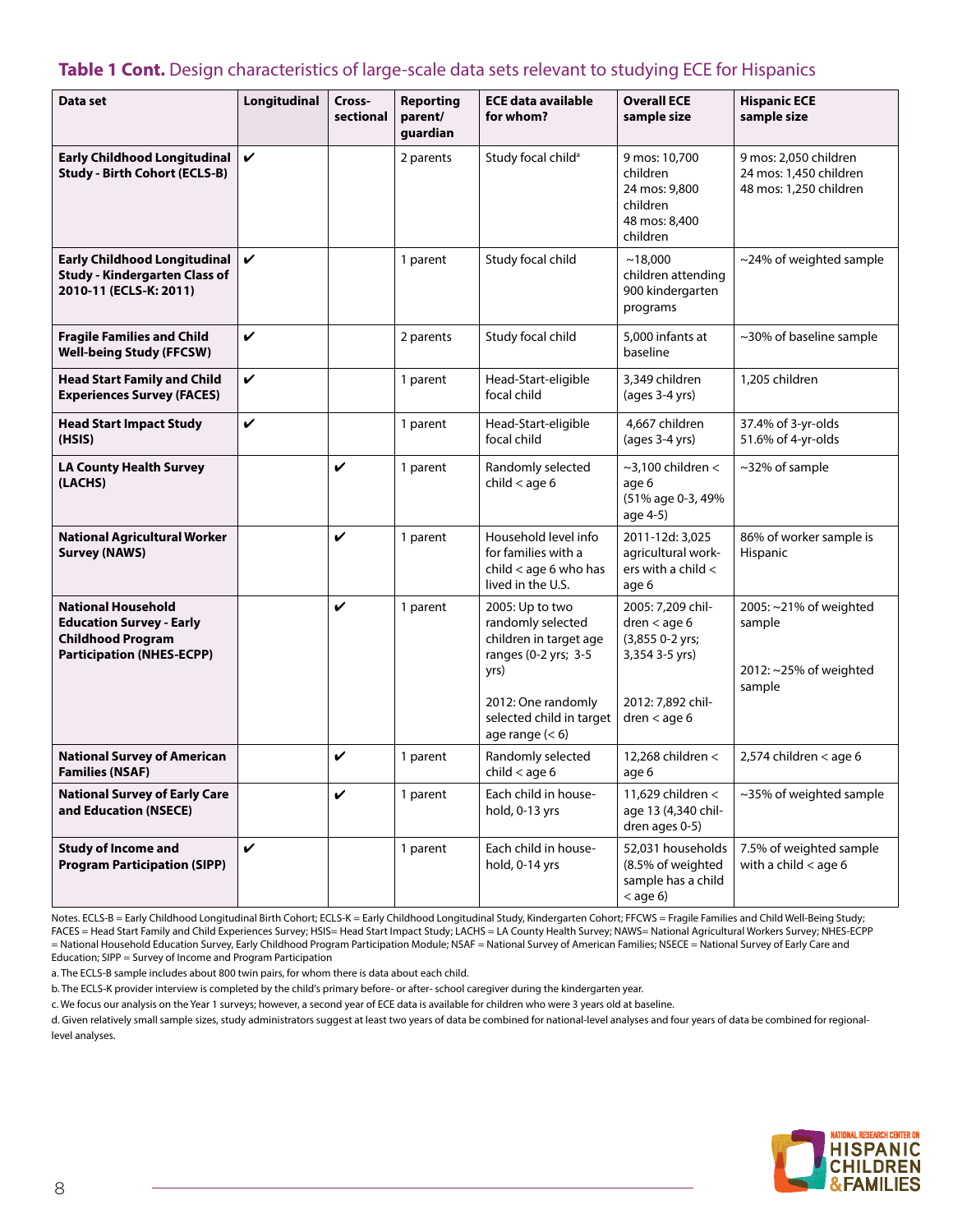## **Table 1 Cont.** Design characteristics of large-scale data sets relevant to studying ECE for Hispanics

| Data set                                                                                                                 |                                  |                                 | Type of ECE data reported by parents | Study components in addition to parent survey |                                  |                                  |                           |                                                                                                                                        |  |  |  |
|--------------------------------------------------------------------------------------------------------------------------|----------------------------------|---------------------------------|--------------------------------------|-----------------------------------------------|----------------------------------|----------------------------------|---------------------------|----------------------------------------------------------------------------------------------------------------------------------------|--|--|--|
|                                                                                                                          | Search/<br>decisons<br>(Brief 2) | <b>Utilization</b><br>(Brief 3) | <b>Experiences</b><br>(Brief 4)      | <b>Child</b><br>assessments                   | <b>ECE</b><br>provider<br>survey | <b>ECE</b><br>director<br>survey | <b>ECE</b><br>observation | Other                                                                                                                                  |  |  |  |
| <b>Early Childhood</b><br><b>Longitudinal Study -</b><br><b>Birth Cohort (ECLS-B)</b>                                    | Yes                              | Yes                             | Yes                                  | Yes                                           | Yes                              | Yes                              | Yes,<br>sub-study         | •Birth certificate data<br>·Resident father survey<br>•Non-resident father survey<br>•K teacher survey<br>•K wrap-around care provider |  |  |  |
| <b>Early Childhood</b><br><b>Longitudinal Study -</b><br><b>Kindergarten Class</b><br>of 2010-11 (ECLS-K:<br>2011)       | <b>No</b>                        | Yes                             | No                                   | Yes                                           | No <sup>b</sup>                  | No <sup>b</sup>                  | <b>No</b>                 | •K-5 teacher survey<br>-K-5 special ed. teacher survey<br>•K-5 school admin. survey<br>•K wrap-around care provider                    |  |  |  |
| <b>Fragile Families and</b><br><b>Child Wellbeing Study</b><br>(FFCSW)                                                   | No                               | Yes                             | Yes                                  | Yes                                           | Yes,<br>sub-study                | Yes,<br>sub-<br>study            | Yes,<br>sub-study         | <b>Birth medical records</b><br>•K teacher survey                                                                                      |  |  |  |
| <b>Head Start Family</b><br>and Child Experiences<br><b>Survey (FACES)</b>                                               | Minimal                          | Yes                             | Yes                                  | Yes                                           | Yes                              | Yes                              | Yes                       | •HS ed. coordinator survey<br>•K teacher survey                                                                                        |  |  |  |
| <b>Head Start Impact</b><br>Study (HSIS)                                                                                 | Yes                              | Yes                             | Yes                                  | Yes                                           | Yes                              | Yes                              | Yes                       | •K-1 teacher survey                                                                                                                    |  |  |  |
| <b>LA County Health</b><br>Survey (LACHS)                                                                                | Yes                              | Yes                             | Minimal                              | No                                            | No                               | <b>No</b>                        | No                        |                                                                                                                                        |  |  |  |
| <b>National</b><br><b>Agricultural Worker</b><br><b>Survey (NAWS)</b>                                                    | Yes                              | Yes                             | No                                   | <b>No</b>                                     | <b>No</b>                        | <b>No</b>                        | No                        |                                                                                                                                        |  |  |  |
| <b>National Household</b><br><b>Education Survey</b><br>- Early Childhood<br><b>Program Participation</b><br>(NHES-ECPP) | Yes                              | Yes                             | Yes                                  | <b>No</b>                                     | <b>No</b>                        | <b>No</b>                        | <b>No</b>                 |                                                                                                                                        |  |  |  |
| <b>National Survey of</b><br><b>American Families</b><br>(NSAF)                                                          | Minimal                          | Yes                             | Minmal                               | <b>No</b>                                     | <b>No</b>                        | <b>No</b>                        | <b>No</b>                 |                                                                                                                                        |  |  |  |
| <b>National Survey of</b><br><b>Early Care and</b><br><b>Education (NSECE)</b>                                           | Yes                              | Yes                             | Yes                                  | No                                            | Yes                              | Yes                              | No                        | •Center workforce survey                                                                                                               |  |  |  |
| <b>Study of Income and</b><br>Program<br><b>Participation (SIPP)</b>                                                     | Minimal                          | Yes                             | Yes                                  | No                                            | No                               | No                               | No                        |                                                                                                                                        |  |  |  |

Notes. ECLS-B = Early Childhood Longitudinal Birth Cohort; ECLS-K = Early Childhood Longitudinal Study, Kindergarten Cohort; FFCWS = Fragile Families and Child Well-Being Study; FACES = Head Start Family and Child Experiences Survey; HSIS= Head Start Impact Study; LACHS = LA County Health Survey; NAWS= National Agricultural Workers Survey; NHES-ECPP = National Household Education Survey, Early Childhood Program Participation Module; NSAF = National Survey of American Families; NSECE = National Survey of Early Care and Education; SIPP = Survey of Income and Program Participation

a. The ECLS-B sample includes about 800 twin pairs, for whom there is data about each child.

b. The ECLS-K provider interview is completed by the child's primary before- or after- school caregiver during the kindergarten year.

c. We focus our analysis on the Year 1 surveys; however, a second year of ECE data is available for children who were 3 years old at baseline.

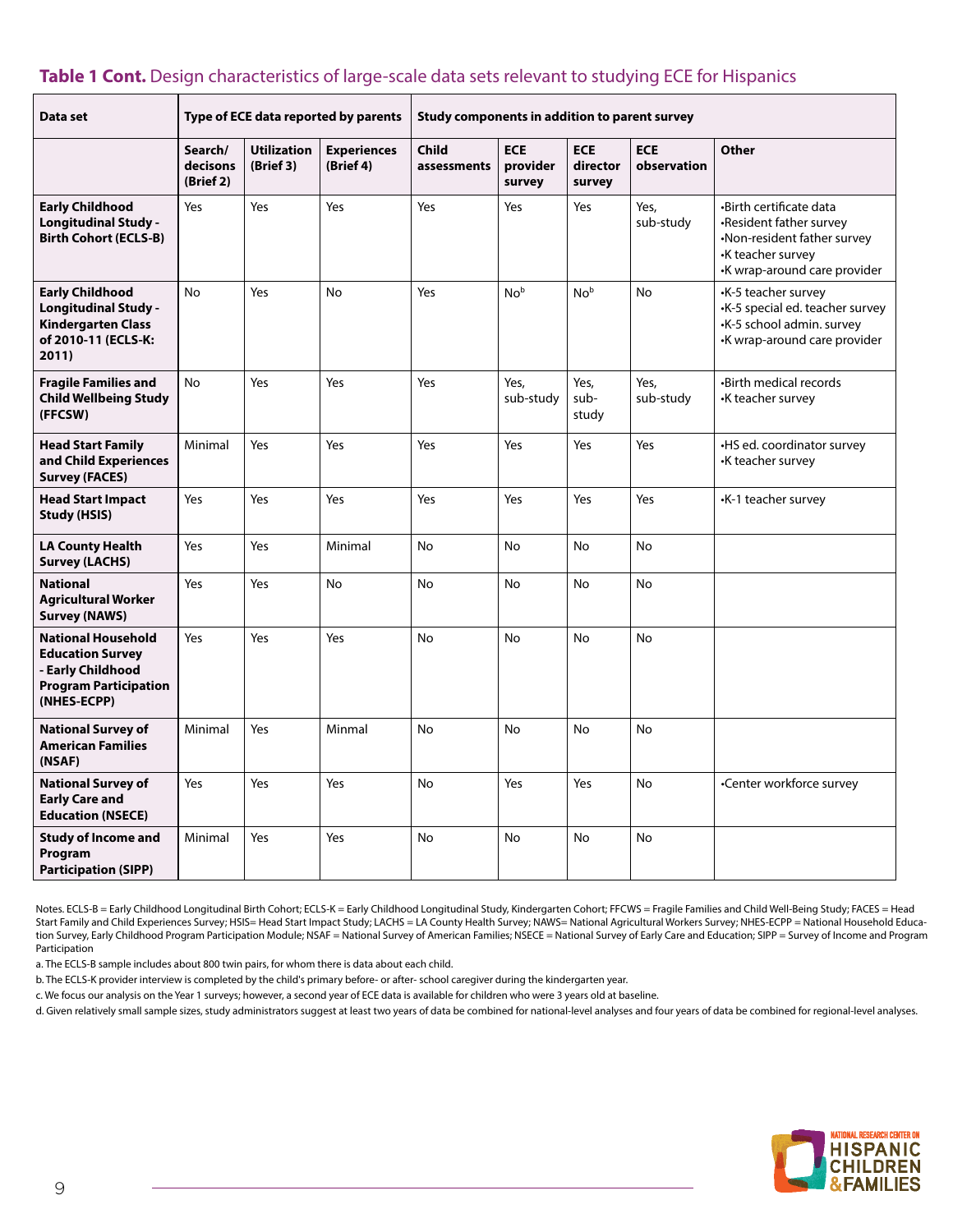## **Table 1 Cont.** Design characteristics of large-scale data sets relevant to studying ECE for Hispanics

| Data set                                                                                                                     | <b>Geographic or other linking variable(s)</b>                                                                                                                                |
|------------------------------------------------------------------------------------------------------------------------------|-------------------------------------------------------------------------------------------------------------------------------------------------------------------------------|
| <b>Early Childhood Longitudinal</b><br><b>Study - Birth Cohort (ECLS-B)</b>                                                  | -Zipcode, county and state info for household and ECE provider<br>•NCES school IDs, links to Common Core Data (CCD) and Private School Survey (PSS)                           |
| <b>Early Childhood</b><br><b>Longitudinal Study -</b><br><b>Kindergarten Class of</b><br>2010-11 (ECLS-K: 2011)              | •Census tract and zip code tabulation area (ZCTA) codes for children's homes and schools<br>•NCES school IDs, links to Common Core Data (CCD) and Private School Survey (PSS) |
| <b>Fragile Families and Child</b><br><b>Wellbeing Study (FFCSW)</b>                                                          | •City of child's birth<br>•State of residence over time<br>•Census tract characteristics<br>•Local labor market and macroeconomic datafile                                    |
| <b>Head Start Family and Child</b><br><b>Experiences Survey (FACES)</b>                                                      | •State indicator                                                                                                                                                              |
| <b>Head Start Impact Study (HSIS)</b>                                                                                        | •NCES school IDs, links to Common Core Data (CCD) and Private School Survey (PSS)<br>Great Schools Database                                                                   |
| <b>LA County Health Survey</b><br>(LACHS)                                                                                    | •City, zip code, census tract<br>.Health district<br>•Service planning area                                                                                                   |
| <b>National Agricultural</b><br><b>Worker Survey (NAWS)</b>                                                                  |                                                                                                                                                                               |
| <b>National Household</b><br><b>Education Survey - Early</b><br><b>Childhood Program</b><br><b>Participation (NHES-ECPP)</b> | <b>-Zip code</b>                                                                                                                                                              |
| <b>National Survey of American</b><br><b>Families (NSAF)</b>                                                                 | •State indicator                                                                                                                                                              |
| <b>National Survey of Early Care</b><br>and Education (NSECE)                                                                | •State indicator<br>•Geographic indicators for household, ECE provider and parent employment                                                                                  |
| <b>Study of Income and</b><br><b>Program Participation (SIPP)</b>                                                            | •State indicator                                                                                                                                                              |

Notes. ECLS-B = Early Childhood Longitudinal Birth Cohort; ECLS-K = Early Childhood Longitudinal Study, Kindergarten Cohort; FFCWS = Fragile Families and Child Well-Being Study; FACES = Head Start Family and Child Experiences Survey; HSIS= Head Start Impact Study; LACHS = LA County Health Survey; NAWS= National Agricultural Workers Survey; NHES-ECPP = National Household Education Survey, Early Childhood Program Participation Module; NSAF = National Survey of American Families; NSECE = National Survey of Early Care and Education; SIPP = Survey of Income and Program Participation

a. The ECLS-B sample includes about 800 twin pairs, for whom there is data about each child.

b. The ECLS-K provider interview is completed by the child's primary before- or after- school caregiver during the kindergarten year.

c. We focus our analysis on the Year 1 surveys; however, a second year of ECE data is available for children who were 3 years old at baseline.

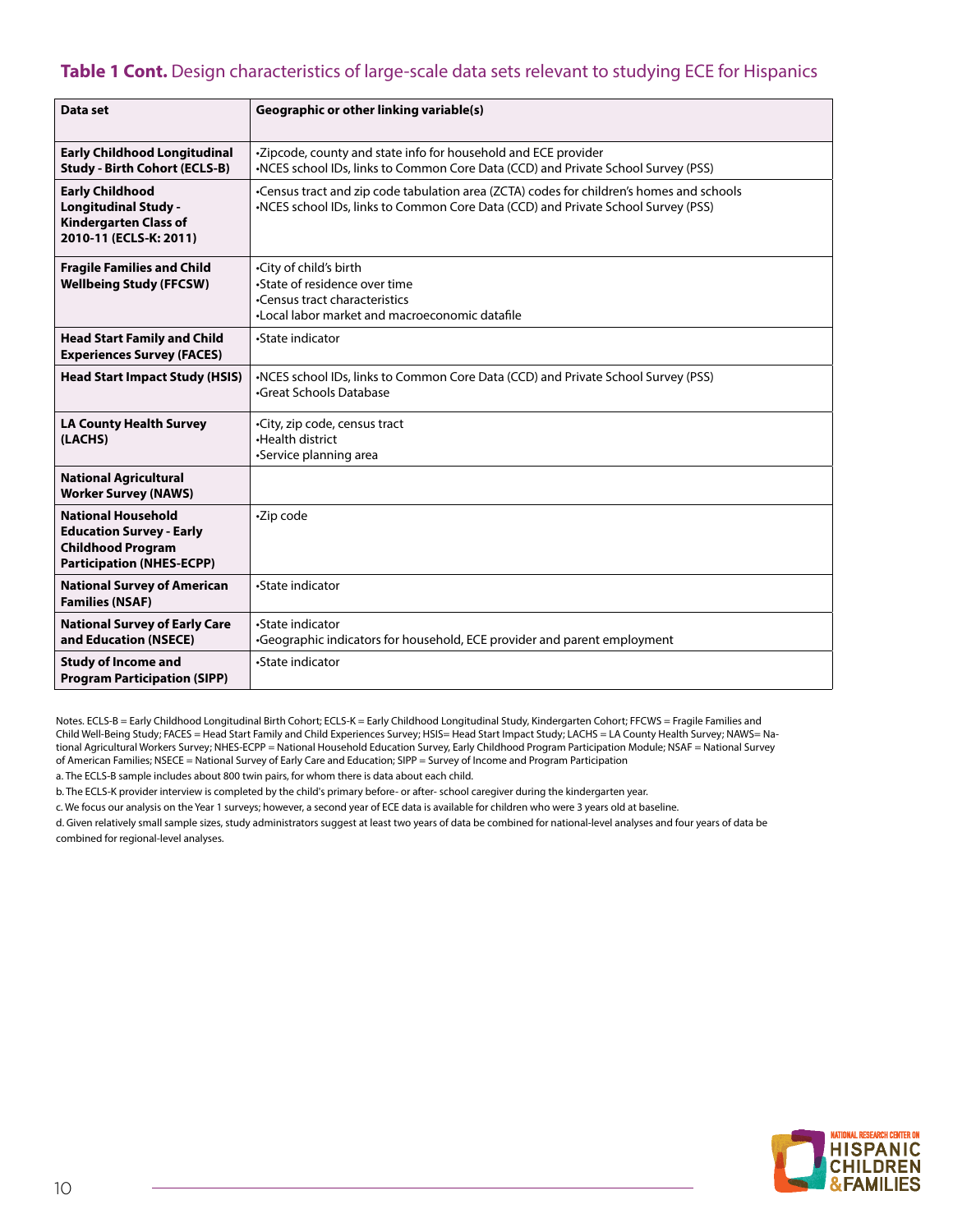<span id="page-11-0"></span>

|                         | Priority data elements for studying Hispanic populations |                     |                                      |                                      |                                  |                 |                              |                                                |                                          |                                               |                                                  | Additional data elements relevant to studying ECE |                                         |                                   |                                                        |  |  |
|-------------------------|----------------------------------------------------------|---------------------|--------------------------------------|--------------------------------------|----------------------------------|-----------------|------------------------------|------------------------------------------------|------------------------------------------|-----------------------------------------------|--------------------------------------------------|---------------------------------------------------|-----------------------------------------|-----------------------------------|--------------------------------------------------------|--|--|
| Data set                | Hispanic   Child<br>heritage                             | country<br>of birth | <b>Parent</b><br>country<br>of birth | <b>Time</b><br>in the<br><b>U.S.</b> | <b>U.S.</b><br>citizenship       | Legal<br>status | Home<br>language(s)          | <b>Parent</b><br><b>English</b><br>proficiency | Parent<br>literacy in<br>any<br>language | Parent<br>education<br>outside<br><b>U.S.</b> | <b>Child</b><br>disability<br>or special<br>need | <b>Detailed</b><br>house-<br>hold<br>roster       | Parent<br>physical,<br>mental<br>health | <b>Parent</b><br>work<br>schedule | <b>Household</b><br>reciept<br>of public<br>assistance |  |  |
| ECLS-Ba,b               | $\checkmark$<br>C <sub>2</sub> P                         | $\mathbf v$         | $\checkmark$<br>2P                   | $\checkmark$<br>2P                   | $\checkmark$<br>C <sub>2</sub> P |                 | $\checkmark$<br>P,H          |                                                |                                          |                                               | $\checkmark$                                     | $\checkmark$                                      | $\boldsymbol{\mathcal{U}}$<br>2P        | $\checkmark$<br>2P                | $\boldsymbol{\mathcal{U}}$                             |  |  |
| <b>ECLS-K:2011</b>      |                                                          | $\checkmark$        | $\checkmark$<br>2P                   | $\mathbf v$<br>C <sub>2</sub> P      | $\bullet$<br>C                   |                 | $V +$<br>C, P, H             | $\checkmark$                                   | $\cdot$                                  |                                               | $\checkmark$                                     | $\checkmark$                                      |                                         |                                   | $\checkmark$                                           |  |  |
| <b>FFCWS</b> b          | $\checkmark$<br>2P                                       | $\boldsymbol{\nu}$  | $\checkmark$<br>2P,GP                | $\mathbf v$<br>2P                    | $\mathbf v$<br>C <sub>2</sub> P  |                 | $\bullet$                    |                                                |                                          |                                               | $\checkmark$                                     | $\checkmark$                                      | $\boldsymbol{\nu}$                      | $\checkmark$                      | $\checkmark$                                           |  |  |
| <b>HS FACES</b><br>2009 | $\checkmark$<br>C <sub>2</sub> P                         | $\checkmark$        | $\checkmark$<br>2P                   | $\checkmark$<br>C, 2P                |                                  |                 | $V +$<br>C, P, H             | $\checkmark$                                   | $\checkmark$                             |                                               | $\checkmark$                                     | $\checkmark$                                      | $\boldsymbol{\nu}$                      |                                   | $\boldsymbol{\nu}$                                     |  |  |
| <b>HSIS</b>             | $\checkmark$<br>C, 2P                                    | $\mathbf v$         | $\checkmark$<br>2P                   | $\checkmark$<br>C, 2P                |                                  |                 | $\checkmark$<br>Н            | $\bullet$                                      |                                          |                                               | $\checkmark$                                     | $\checkmark$                                      | $\boldsymbol{\nu}$                      |                                   |                                                        |  |  |
| <b>LACHS 2011</b>       | $\mathbf v$<br>C, P                                      | $\checkmark$        | $\checkmark$<br>P                    | $\mathbf v$<br>C, P                  | $\checkmark$<br>C, P             |                 | $\boldsymbol{\nu}$<br>H      |                                                |                                          |                                               | $\checkmark$                                     | $\cdot$                                           | $\boldsymbol{\mathcal{U}}$              |                                   |                                                        |  |  |
| <b>NAWS 2012</b>        | $\checkmark$<br>P                                        | $\boldsymbol{\nu}$  | $\checkmark$<br>$H_{+}$<br>GP        | $\mathbf v$<br>$H+$                  | $\checkmark$<br>${\sf P}$        | $\checkmark$    | $\checkmark$<br>$\mathsf{P}$ | $\checkmark$                                   | $\checkmark$                             | $\bullet$<br>$H+$                             |                                                  | $\checkmark$                                      | $\cdot$                                 | $\boldsymbol{\mathcal{U}}$        | $\boldsymbol{\nu}$                                     |  |  |

#### **Table 2.** Data elements measuring key characteristics of Hispanic households with young children, by data set

Notes.  $V$ + = extensive information available;  $V$ = data element included in the study;  $*$  = partial or limited information available. Unless otherwise noted, data element is available for the respondent parent. C = avai 2P = available for up to 2 parents; GP = available for grandparents; H = available at household level; H+ = available for all household members; ECLS-B = Early Childhood Longitudinal Birth Cohort; ECLS-K = Early Childhood dinal Study, Kindergarten Cohort; FACES = Family and Child Experiences Survey; FFCWS = Fragile Families and Child Well-Being Study; HSIS= Head Start Impact Study; LACHS = LA County Health Survey; NAWS = National Agricultural Workers Survey; NHES-ECPP = National Household Education Survey, Early Childhood Program Participation Module; NSAF = National Survey of American Families; NSCECE = National Survey of Early Care and Education; SIPP = Survey of Income and Program Participation

a. Mothers' country of birth, time in the U.S., and citizenship status were assessed during the second wave of data collection at 24 months, so this data is not available for the small sample of mothers who responded to th survey only.

b. Given the birth cohort design, all focal children were born in the U.S.

c. Because of significant changes in methodology between the 2005 and 2012 surveys, we present these data sources separately.

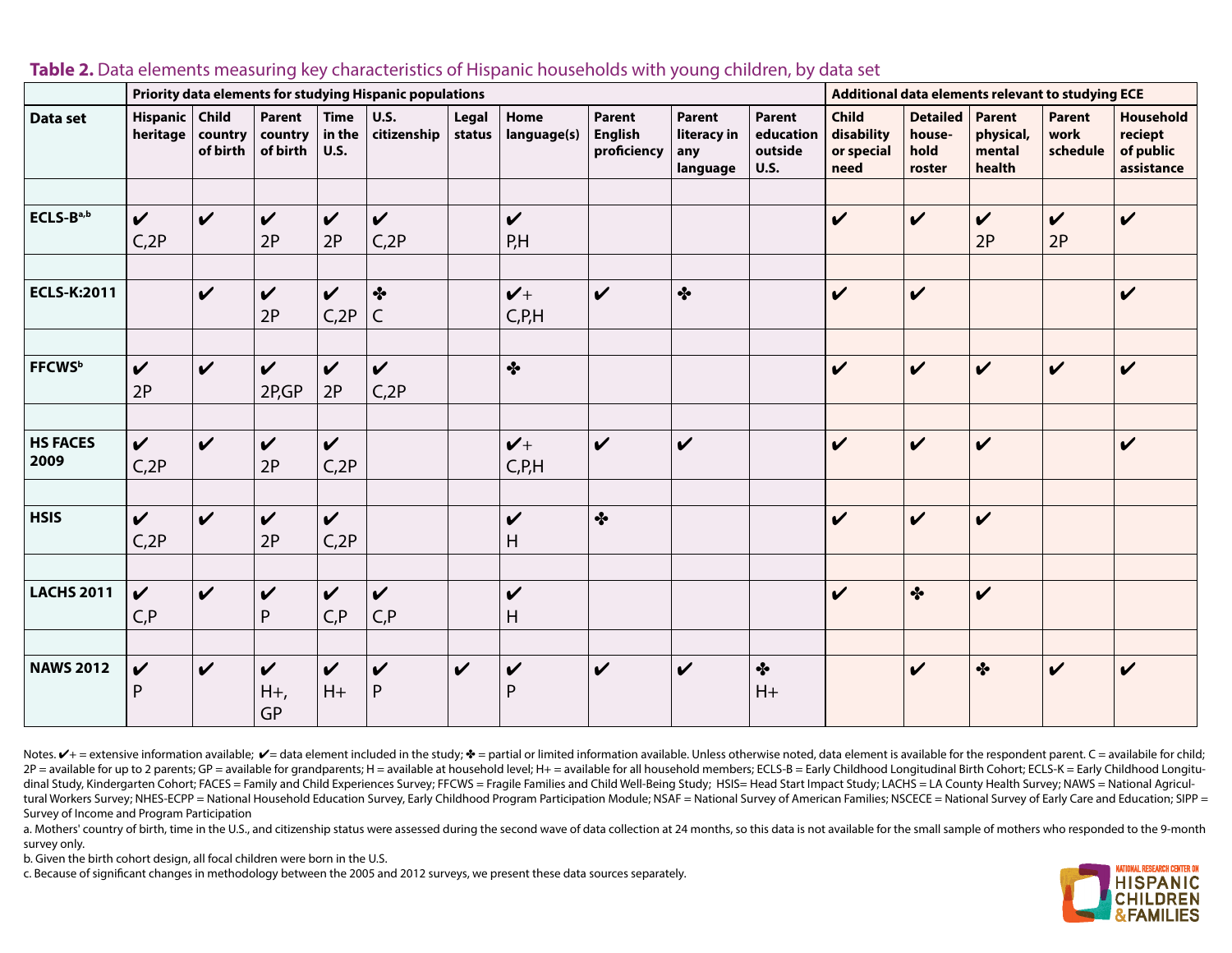|                                        | Priority data elements for studying Hispanic populations |                              |                                  |                                                |                                    |                 |                                        |                                  |                                          |                                               |                                                  | Additional data elements relevant to studying ECE |                                         |                                   |                                                 |  |  |
|----------------------------------------|----------------------------------------------------------|------------------------------|----------------------------------|------------------------------------------------|------------------------------------|-----------------|----------------------------------------|----------------------------------|------------------------------------------|-----------------------------------------------|--------------------------------------------------|---------------------------------------------------|-----------------------------------------|-----------------------------------|-------------------------------------------------|--|--|
| Data set                               | Hispanic<br>heritage                                     | Child<br>country<br>of birth | Parent<br>country<br>of birth    | <b>Time</b><br>in the<br><b>U.S.</b>           | <b>U.S.</b><br>citizenship         | Legal<br>status | Home<br>language(s)                    | Parent<br>English<br>proficiency | Parent<br>literacy in<br>any<br>language | Parent<br>education<br>outside<br><b>U.S.</b> | <b>Child</b><br>disability<br>or special<br>need | <b>Detailed</b><br>house-<br>hold<br>roster       | Parent<br>physical,<br>mental<br>health | <b>Parent</b><br>work<br>schedule | Household<br>reciept<br>of public<br>assistance |  |  |
| <b>NHES-ECPP:</b><br>2005 <sup>c</sup> |                                                          | $\boldsymbol{\mathcal{U}}$   | $\boldsymbol{\mathcal{U}}$<br>2P | $\boldsymbol{\mathcal{U}}$<br>C <sub>2</sub> P |                                    |                 | $\boldsymbol{\mathcal{U}}$<br>C, P     | $\cdot$                          |                                          |                                               | V                                                | $\boldsymbol{\mathcal{U}}$                        |                                         | $\boldsymbol{\mathcal{U}}$<br>2P  | $\boldsymbol{\mathcal{U}}$                      |  |  |
| <b>NHES-ECPP:</b><br>2012 <sup>c</sup> |                                                          | $\cdot$                      | $\cdot$<br>2P                    | $\checkmark$<br>C <sub>2</sub> P               |                                    |                 | $\checkmark$<br>C, P, H                | $\cdot$                          |                                          |                                               | $\checkmark$                                     | $\cdot$                                           |                                         |                                   | $\checkmark$                                    |  |  |
| <b>NSAF 2002</b>                       | $\boldsymbol{\mathcal{U}}$<br>C <sub>2</sub> P           | $\boldsymbol{\mathcal{U}}$   | $\checkmark$<br>$H+$             | $\checkmark$<br>$H+$                           | $\boldsymbol{\mathcal{U}}$<br>H+   |                 | V<br>P                                 |                                  |                                          |                                               | $\checkmark$                                     | $\checkmark$                                      | $\boldsymbol{\mathcal{U}}$              | $\boldsymbol{\mathcal{U}}$<br>2P  | $\checkmark$                                    |  |  |
| <b>NSECE</b>                           |                                                          | $\boldsymbol{\nu}$           | $\boldsymbol{\mathcal{U}}$<br>2P | $\boldsymbol{\mathcal{U}}$<br>C <sub>2</sub> P |                                    |                 | V<br>Н                                 |                                  |                                          |                                               | $\cdot$                                          | $\checkmark$                                      |                                         | $\checkmark$<br>2P                | $\checkmark$                                    |  |  |
| <b>SIPP 2008</b>                       | $\boldsymbol{\mathcal{U}}$<br>$H+$                       | $\cdot$                      | $\cdot$<br>$H+$                  | $\boldsymbol{\mathcal{U}}$<br>$H+$             | $\boldsymbol{\mathcal{U}}$<br>$H+$ |                 | $\boldsymbol{\mathcal{U}}$<br>$P, H +$ | $\mathbf v$                      |                                          |                                               | $\boldsymbol{\mathcal{U}}$                       | $\boldsymbol{\mathcal{U}}$                        | $\boldsymbol{\mathcal{U}}$              | $\boldsymbol{\mathcal{U}}$<br>2P  | $\boldsymbol{\mathcal{U}}$                      |  |  |

#### **Table 2 Cont.** Data elements measuring key characteristics of Hispanic households with young children, by data set

Notes.  $V$  + = extensive information available;  $V$  = data element included in the study;  $\Phi$  = partial or limited information available. Unless otherwise noted, data element is available for the respondent parent. C = a 2P = available for up to 2 parents; GP = available for grandparents; H = available at household level; H+ = available for all household members; ECLS-B = Early Childhood Longitudinal Birth Cohort; ECLS-K = Early Childhood dinal Study, Kindergarten Cohort; FACES = Family and Child Experiences Survey; FFCWS = Fragile Families and Child Well-Being Study; HSIS= Head Start Impact Study; LACHS = LA County Health Survey; NAWS = National Agricultural Workers Survey; NHES-ECPP = National Household Education Survey, Early Childhood Program Participation Module; NSAF = National Survey of American Families; NSCECE = National Survey of Early Care and Education; SIPP = Survey of Income and Program Participation

a. Mothers' country of birth, time in the U.S., and citizenship status were assessed during the second wave of data collection at 24 months, so this data is not available for the small sample of mothers who responded to th survey only.

b. Given the birth cohort design, all focal children were born in the U.S.

c. Because of significant changes in methodology between the 2005 and 2012 surveys, we present these data sources separately.

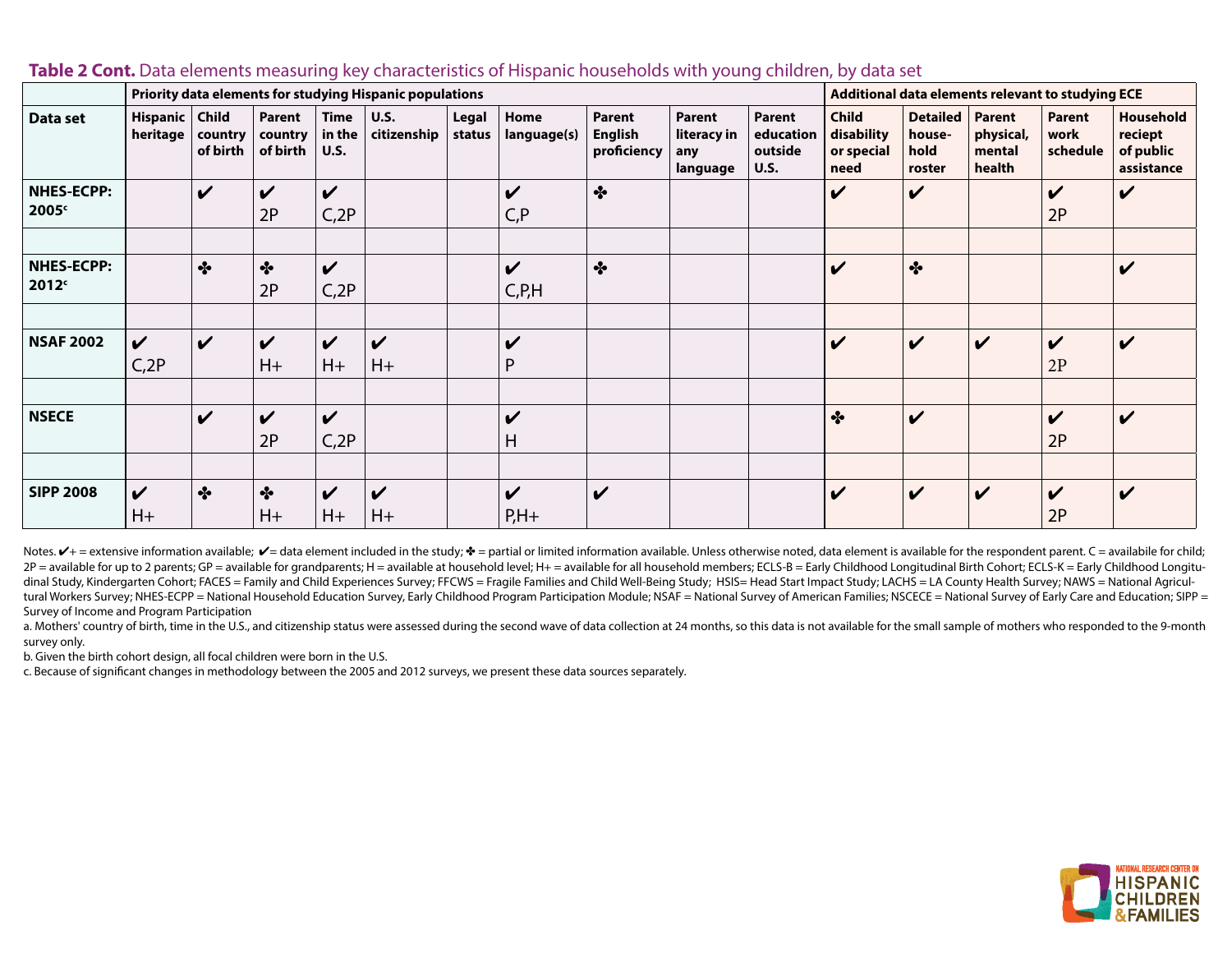## **Endnotes**

- <sup>1</sup> Magnuson, K.A., Meyers, M.K., & Waldfogel, J. (2007). Public funding and enrollment in formal child care in the 1990s. *Social Service Review, 81*(1), 47-83.
- <sup>2</sup> Child Trends Databank. (2014). Early childhood program enrollment. Retrieved from: [http://www.childtrends.](http://www.childtrends.org/?indicators=early-childhood-program-enrollment) [org/?indicators=early-childhood-program-enrollment](http://www.childtrends.org/?indicators=early-childhood-program-enrollment)
- <sup>3</sup> Johnson, A.D., Han, W., Ruhm, C., & Waldfogel, J. (2014). Child care subsidies and the school readiness of children of immigrants. *Child Development, 85*, 2140-2150. DOI: 10.1111/ cdev.12285.
- <sup>4</sup> Hernandez, D.J., Denton, N.A., & Macartney, S.E. (2007). Family circumstances of children in immigrant families: Looking to the future of America. In J.E. Lansford K. Deater-Deckard & M.H. Bornstein (Eds.), Immigrant families in contemporary society (pp. 9–29). New York, NY: Guilford Press.
- <sup>5</sup> Matthews, H. & Jang, D. (2007). The challenges of change: Learning from the child care and early education experiences of immigrant families. Washington, D.C.: Center for Law and Social Policy.
- <sup>6</sup> Chaundry, A., Pedroza, J.M., Sandstrom, H., Danzinger, A., Grosz, M., Scott, M. & Ting, S. (2011). Child care choices of low-income working families. Washington, D.C.: Urban Institute.
- <sup>7</sup> Yoshikawa, H., Kholoptseva, J. & Suárez-Orozco, C. (2013). The role of public policies and community-based organizations in the developmental consequences of parent undocumented status. *Social Policy Report, 27*(3), 3-17.
- <sup>8</sup> Child Trends analysis of 2013 American Community Survey data.
- <sup>9</sup> Ha, Y. & Johnson, A.D. (2012). Studying child care subsidies with secondary data sources. Methodological Brief OPRE 2012-54. Washington, D.C.: Office of Planning, Research and Evaluation, Administration for Children and Families, U.S. Department of Health and Human Services.
- <sup>10</sup> ACF Hispanic Workgroup (2014). Survey data elements to unpack diversity of Hispanic populations. OPRE Report #2014-30. Washington, D.C.: Administration on Children, Youth and Families. Retrieved from [https://www.acf.hhs.gov/sites/](https://www.acf.hhs.gov/sites/default/files/opre/brief_enhancing_cultural_competence_final_022114.pdf) default/files/opre/brief\_enhancing\_cultural\_competence [final\\_022114.pdf](https://www.acf.hhs.gov/sites/default/files/opre/brief_enhancing_cultural_competence_final_022114.pdf)
- Wildsmith, E., Ansari, A., & Guzman, L. (2015). Improving data infrastructure to recognize Hispanic diversity in the United States. Research Brief. Bethesda, MD: National Research Center on Hispanic Children & Families. [http://www.childtrends.](http://www.childtrends.org/?publications=improving-data-infrastructure-to-recognize-hispanic-diversity-in-the-united-states) [org/?publications=improving-data-infrastructure-to-recognize](http://www.childtrends.org/?publications=improving-data-infrastructure-to-recognize-hispanic-diversity-in-the-united-states)[hispanic-diversity-in-the-united-states](http://www.childtrends.org/?publications=improving-data-infrastructure-to-recognize-hispanic-diversity-in-the-united-states)
- <sup>12</sup> Yoshikawa, H., Kholoptseva, J. & Suárez-Orozco, C. (2013). The role of public policies and community-based organizations in the developmental consequences of parent undocumented status. *Social Policy Report, 27*(3), 3-17.
- <sup>13</sup> Turner, K., Guzman, L., Wildsmith, E. & Scott, M. (2015). The complex and varied households of low-income Hispanic children. Research Brief. Bethesda, MD: National Center for Research on Hispanic Children & Families.
- <sup>14</sup> Enchautegui, M.E., Johnson, M., & Gelatt, J. (2015). Who minds the kids when mom works a nonstandard schedule? Washington, D.C.: Urban Institute.